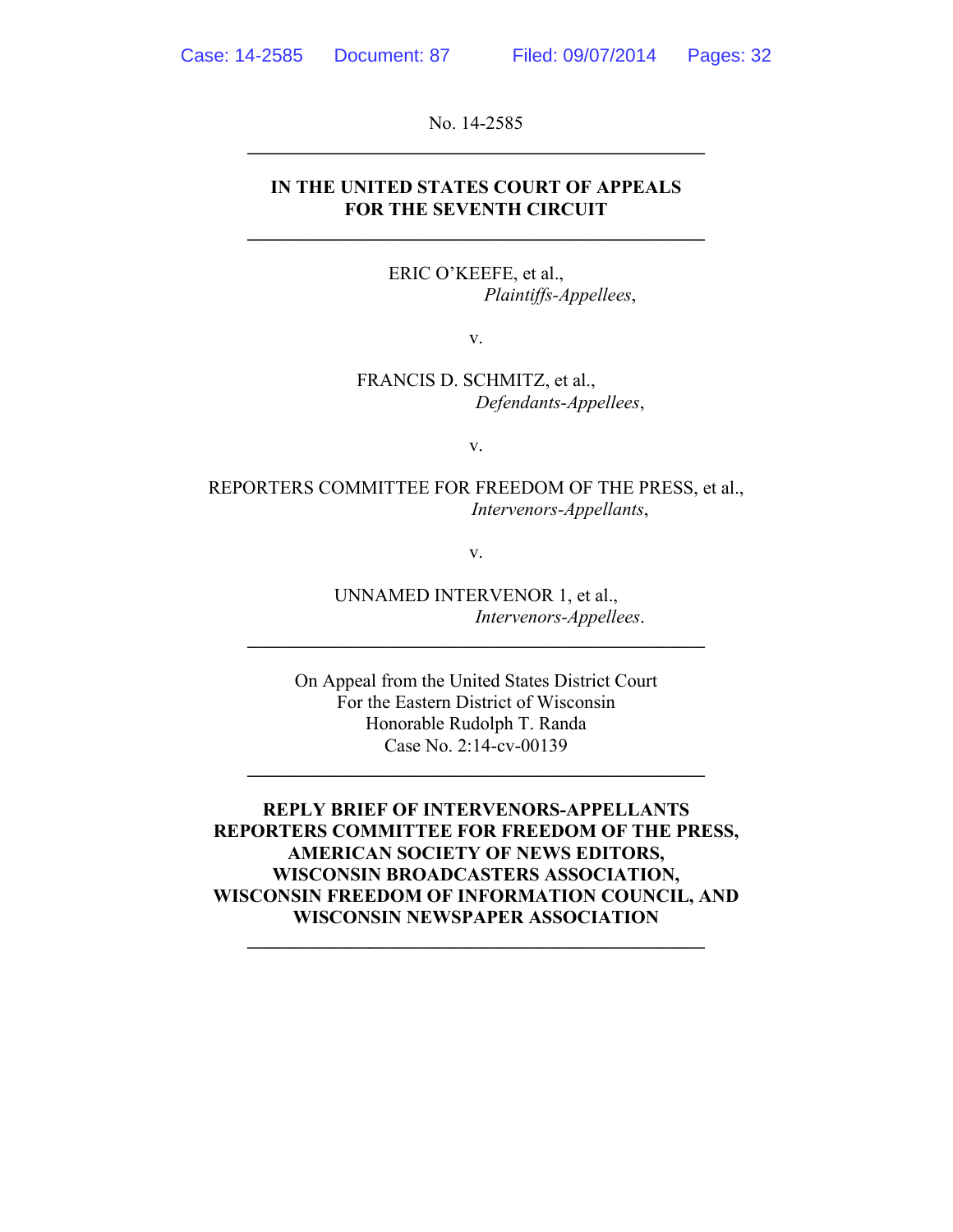Katie Townsend Theodore J. Boutrous, Jr. REPORTERS COMMITTEE Sarah Staveley Matthews 1101 Wilson Blvd., Suite 1100 333 South Grand Avenue Arlington, Virginia 22209 Los Angeles, California 90071 Telephone: (703) 807-2103 Telephone: (213) 229-7000 Facsimile: (703) 807-2109 Facsimile: (213) 229-7520 ktownsend@rcfp.org tboutrous@gibsondunn.com

Michelle S. Stratton Thomas H. Dupree, Jr One Shell Plaza 1050 Connecticut Avenue NW 910 Louisiana Washington, D.C. 20036 Houston, Texas 77001 Telephone: (202) 955-8500 Telephone: (713) 229-1234 Facsimile: (202) 467-0539 Facsimile: (713) 229-1522 tdupree@gibsondunn.com michelle.stratton@bakerbotts.com .

FOR FREEDOM OF THE PRESS GIBSON, DUNN & CRUTCHER LLP smatthews@gibsondunn.com

BAKER BOTTS L.L.P. GIBSON DUNN & CRUTCHER LLP

*Attorneys for Intervenors-Appellants Reporters Committee for Freedom of the Press, American Society of News Editors, Wisconsin Broadcasters Association, Wisconsin Freedom of Information Council, and Wisconsin Newspaper Association*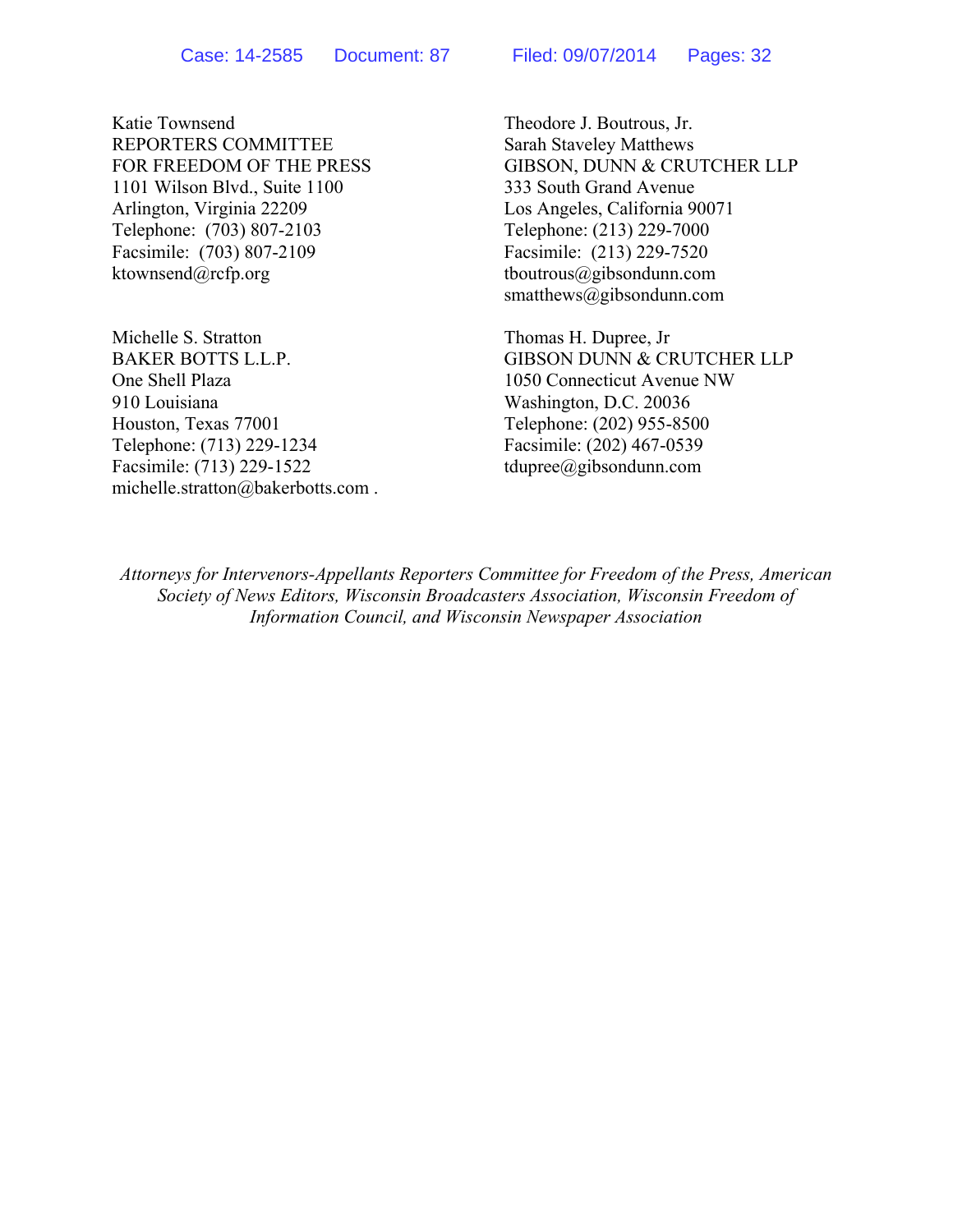# **TABLE OF CONTENTS**

|                 | Page                                                                                |  |
|-----------------|-------------------------------------------------------------------------------------|--|
|                 |                                                                                     |  |
| $\mathbf{I}$ .  | ANY CLAIM THAT THE PRESUMPTION OF ACCESS DOES NOT APPLY                             |  |
| II.             | THESE JUDICIAL RECORDS ARE NOT ANALOGOUS TO GRAND JURY                              |  |
| III.            | APPELLEES HAVE FAILED TO DEMONSTRATE SUFFICIENT NEED TO                             |  |
| A.              | Schmitz's Claim That The "Integrity" Of The Investigation Warrants Sealing Is Vague |  |
| <b>B</b> .      | Unnamed Intervenors' Purported Privacy And Reputational Interests Do Not Override   |  |
| $\mathcal{C}$ . | No Associational Privilege Applies Here, And It Would Not Trump The Public's Right  |  |
|                 |                                                                                     |  |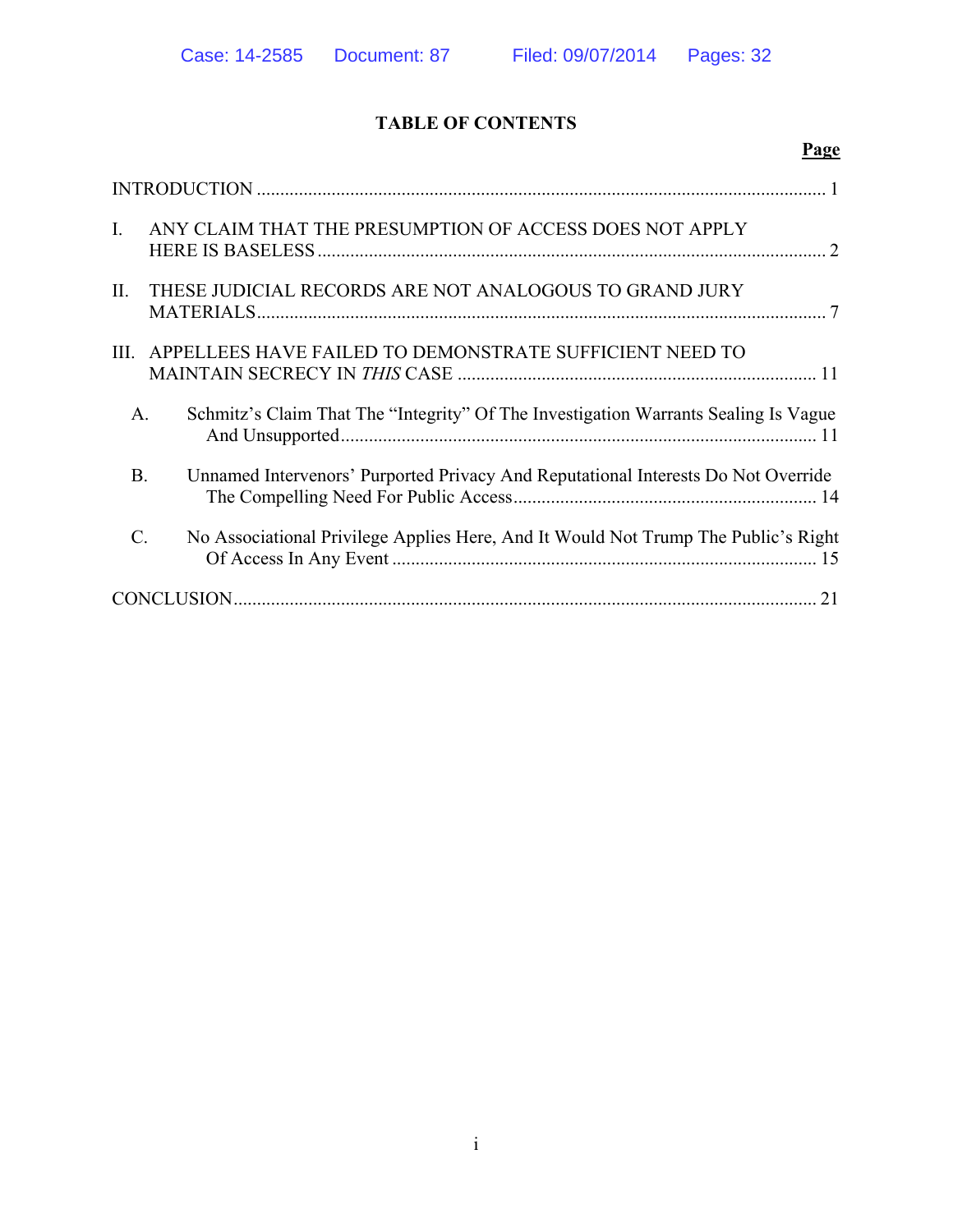# **TABLE OF AUTHORITIES**

|                                                                | Cases | Page(s) |
|----------------------------------------------------------------|-------|---------|
| $AFL-CIO$ v. $FEC$ ,                                           |       |         |
| Baxter Int'l v. Abbott Labs.,                                  |       |         |
| Citizens First Nat'l Bank of Princeton v. Cincinnati Ins. Co., |       |         |
| Citizens United v. FEC,                                        |       |         |
| City of Greenville v. Syngenta Crop Protection, LLC,           |       |         |
| Doe v. Blue Cross & Blue Shield United of Wis.,                |       |         |
| Doe v. Reed,                                                   |       |         |
| Douglas Oil Co. v. Petrol Stops Nw.,                           |       |         |
| F.T.C. v. Standard Fin. Mgmt. Corp.,                           |       |         |
| Ft. Wayne Journal-Gazette v. Baker,                            |       |         |
| Gentile v. State Bar of Nev.,                                  |       |         |
| Globe Newspaper Co. v. Pokaski,                                |       |         |
| Globe Newspaper Co. v. Superior Court,                         |       |         |
| Goesel v. Boley Int'l (H.K.) Ltd.,                             |       |         |
| Gotham Holdings, LP v. Health Grades, Inc.,                    |       |         |
| Grove Fresh Distrib., Inc. v. Everfresh Juice Co.,             |       |         |
| In re Cont'l Ill. Sec. Litig.,                                 |       |         |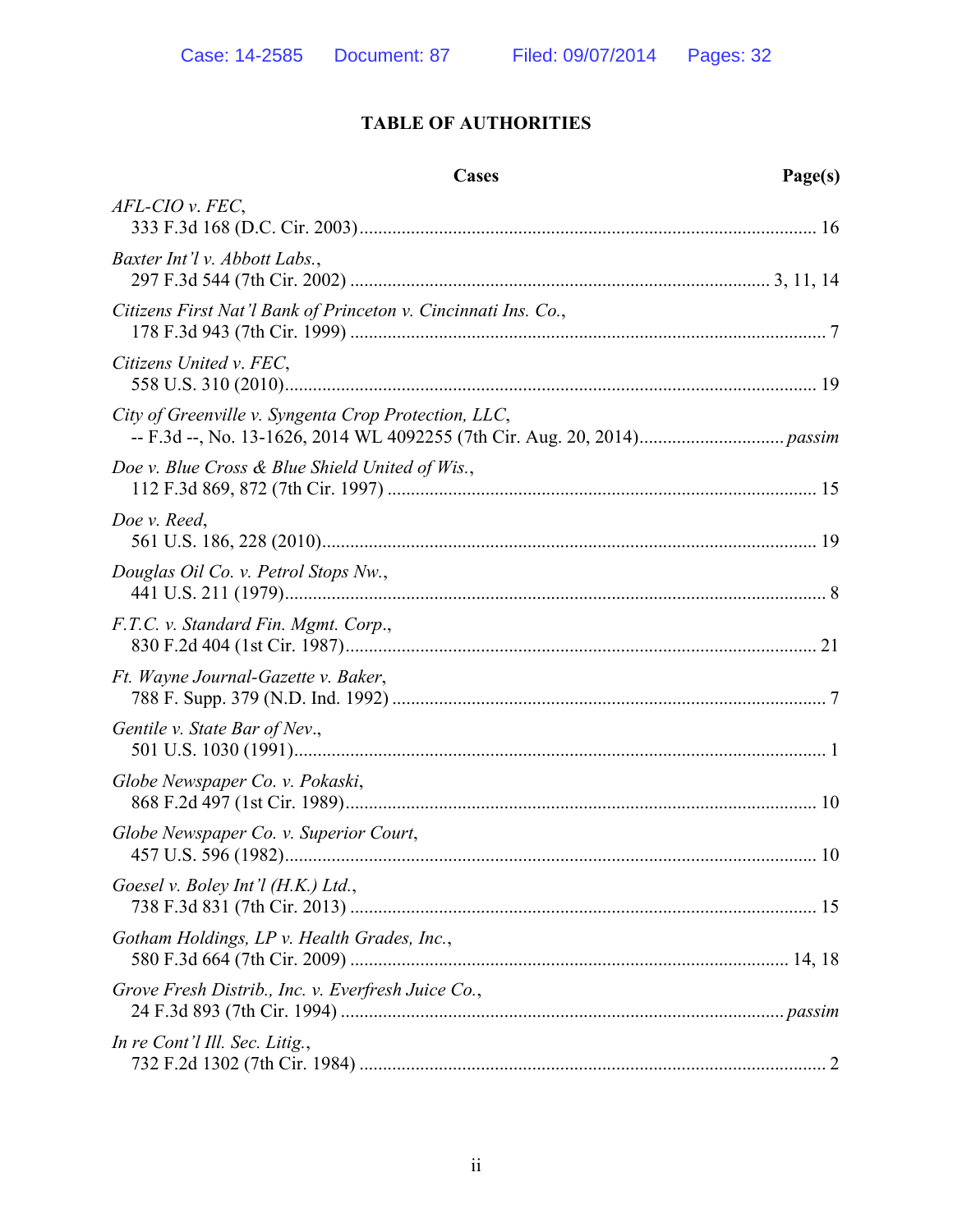# TABLE OF AUTHORITIES<br>(continued)

# $Page(s)$

| In re John Doe Proceeding,                         |  |
|----------------------------------------------------|--|
| In re Krynicki,                                    |  |
| In re Wis. Family Counseling Serv., Inc. v. State, |  |
| Jaufre v. Taylor,                                  |  |
| Mueller v. Raemisch,                               |  |
| Nat'l Org. for Marriage v. McKee,                  |  |
| Perry v. Schwarzenegger,                           |  |
| Press-Enterprise Co. v. Superior Court,            |  |
| Press-Enterprise Co. v. Superior Court,            |  |
| Socialist Workers Party v. Grubisic,               |  |
| State v. Thorson,                                  |  |
| State v. Unnamed Defendant,                        |  |
| Stone v. Univ. of Md. Med. Sys. Corp.,             |  |
| Union Oil Co. v. Leavell,                          |  |
| United States v. Corbitt,                          |  |
| United States v. Crumble,                          |  |
| United States v. Edwards,                          |  |
| United States v. Foster,                           |  |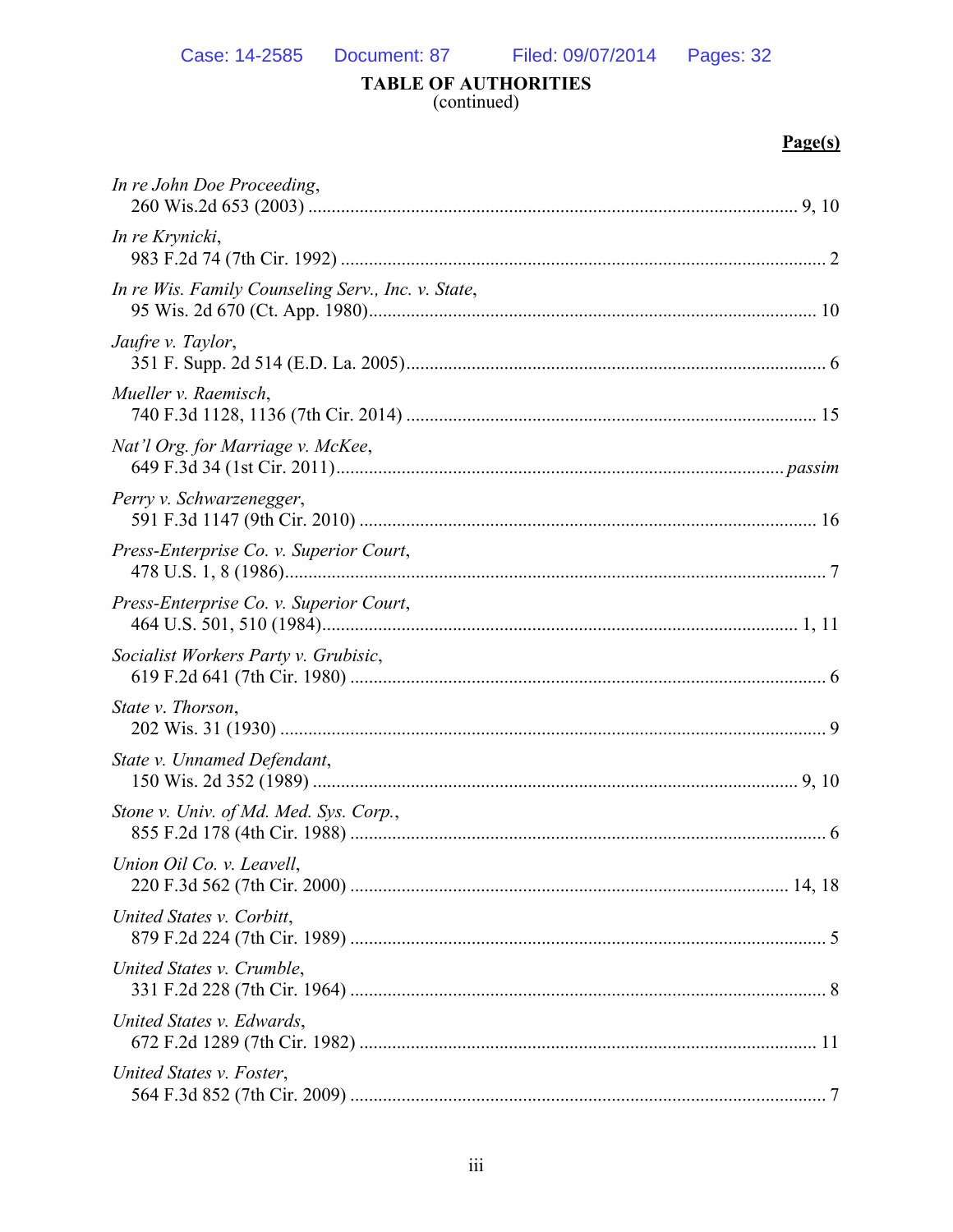#### **TABLE OF AUTHORITIES**  (continued)

#### **Page(s)**

| <b>Statutes</b>                              |  |
|----------------------------------------------|--|
| Wilburn Boat Co. v. Fireman's Fund Ins. Co., |  |
| Wash. Post v. Robinson,                      |  |
| Va. Dep't of State Police v. Wash. Post,     |  |
| United States v. Peters,                     |  |

# Wis. Stat. §§ 968.40-53................................................................................................................... 9 **Other Authorities**

| Adam Nagourney & Michael Barbaro, <i>Emails Show Bigger Fund-Raising Role for</i>                                                                                |  |
|------------------------------------------------------------------------------------------------------------------------------------------------------------------|--|
| Brendan Fischer, After Railing Against John Doe Secrecy, WI Club for Growth Fights to<br>Keep Docs Secret, Ctr. for Media & Democracy, PR Watch, May 19, 2014 19 |  |
| Patrick Marley, et al., <i>Walker Wanted Funds Funneled to Wisconsin Club for Growth</i> ,                                                                       |  |
| Patrick Marley, John Doe Prosecutors Fire Back at Club for Growth in Court,                                                                                      |  |
| Todd Richmond & M.L. Johnson, <i>Documents Allege Scott Walker Pressured Groups to</i>                                                                           |  |
| Wash. Post, Emails Show Walker Recall Election Campaign Push, Aug. 22, 2014  17                                                                                  |  |

#### **Rules**

|--|--|--|--|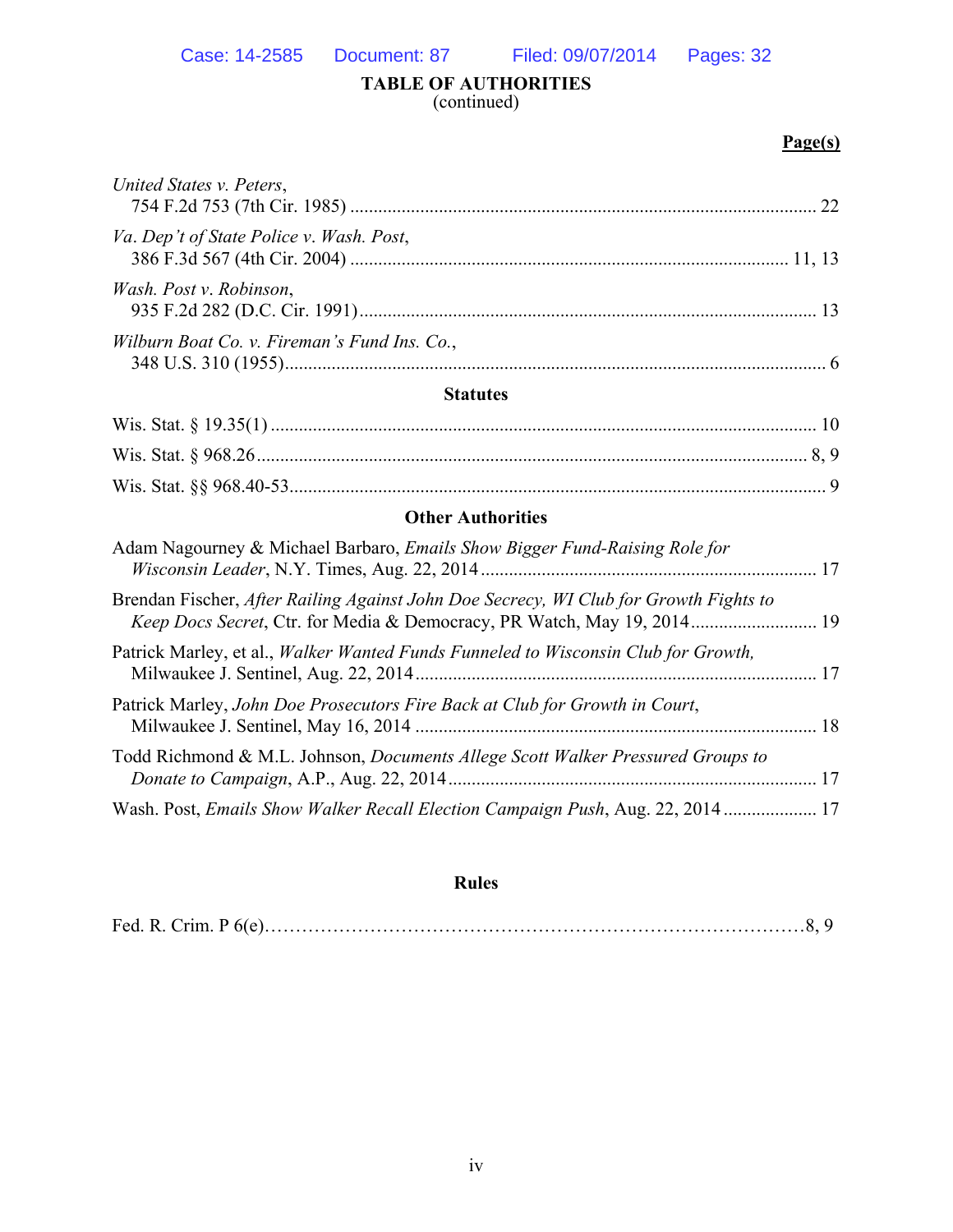#### **INTRODUCTION**

The parties asking this Court to keep hundreds of pages of judicial records under seal have failed to rebut the strong presumption of openness and public access that this Court has repeatedly held attaches to judicial records. *See*, *e.g.*, *Grove Fresh Distrib., Inc. v. Everfresh Juice Co.*, 24 F.3d 893, 897 (7th Cir. 1994). Rather than demonstrating the kind of "compelling" and "overriding" interests required to defeat the First Amendment presumption of access, *Press-Enterprise Co*. *v*. *Superior Court*, 464 U.S. 501, 510 (1984) ("*Press-Enterprise I*"), they rely on the wrong legal standards and offer only the vaguest of unsubstantiated and speculative reasons for shielding key swaths of the record from public view.

This Court should reject these baseless arguments. The public's right of access is especially compelling in this case, which involves allegations of a politically motivated and retaliatory "John Doe" proceeding and an extraordinary order from a federal district court enjoining this state criminal inquiry. *See Gentile v. State Bar of Nev*., 501 U.S. 1030, 1035 (1991) (plurality) ("public awareness and criticism have even greater importance" when they concern allegations of police corruption and prosecutorial misconduct). No party has come close to justifying secrecy in this case, which has already generated widespread public attention and debate.

This Court reiterated just last month that "documents that affect the disposition of federal litigation are presumptively open to public view," emphasizing that "[t]his transparency enables interested members of the public to know who's using the courts, to understand judicial decisions, and to monitor the judiciary's performance of its duties." *City of Greenville v. Syngenta Crop Protection, LLC*, -- F.3d --, No. 13-1626, 2014 WL 4092255, at \*2 (7th Cir. Aug. 20, 2014) (citations and internal alterations omitted). "What happens in the halls of government is presumptively open to public scrutiny"; accordingly, judges "issue public decisions after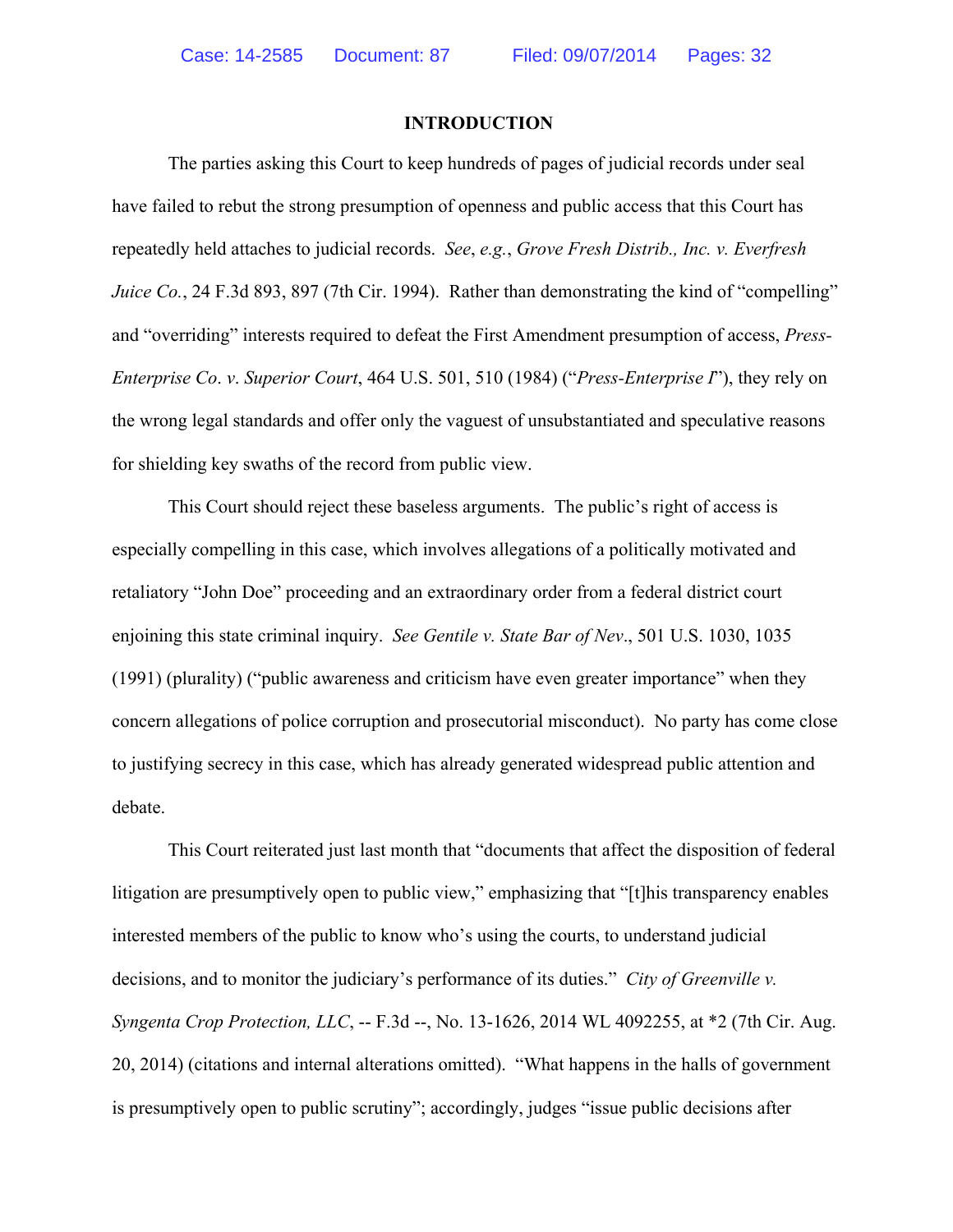public arguments based on public records." *In re Krynicki*, 983 F.2d 74, 75 (7th Cir. 1992). As shown below, these principles require that the documents at issue here be unsealed immediately.<sup>1</sup>

# **I. ANY CLAIM THAT THE PRESUMPTION OF ACCESS DOES NOT APPLY HERE IS BASELESS**

The appellees make three main arguments contending that there is no public right of access to these documents. All three are baseless.

**First**, Unnamed Intervenors and plaintiffs contend that the district court did not "rely" on these documents in determining the litigants' substantive rights, and therefore the public's right of access is not implicated. UI Br. at 31; Pl. Br. 25. But documents are "made part of the public record either because the court has relied on them or because the litigants have offered them as evidentiary support." *See Grove Fresh*, 24 F.3d at 898*.*

As this Court recently reaffirmed in *City of Greenville*, the right of access also applies to documents—like those at issue here—that reveal information about the judicial decisionmaking process itself. 2014 WL 4092255, at \*2; *see also In re Cont'l Ill. Sec. Litig.*, 732 F.2d 1302, 1308 (7th Cir. 1984) (recognizing "policies favoring public scrutiny of judicial decisionmaking"). In *City of Greenville*, the Court found no right of access to confidential discovery materials filed by the plaintiff in connection with a dispositive motion where the plaintiff did not cite or explain why they were filed, and the district court did not consult them. 2014 WL 4092255, at \*1. The Court held that while "[p]ublic access depends on whether a document 'influenced or underpinned the judicial decision,'" this analysis must also consider whether the documents "aid the understanding of judicial decisionmaking." *Id.* (citing *Baxter* 

 $<sup>1</sup>$  For the Court's convenience, the Addendum to this brief lists the documents that remain</sup> under seal. These documents are: R. 53 (Exs. D, E, F, G, H, J, V), 109, 110 (Exs. A, C, D, E, F), 114, and 117 (Exs. B, C, D). D.E. 40, 42; D.E. 119 (Appeal No. 14-1822).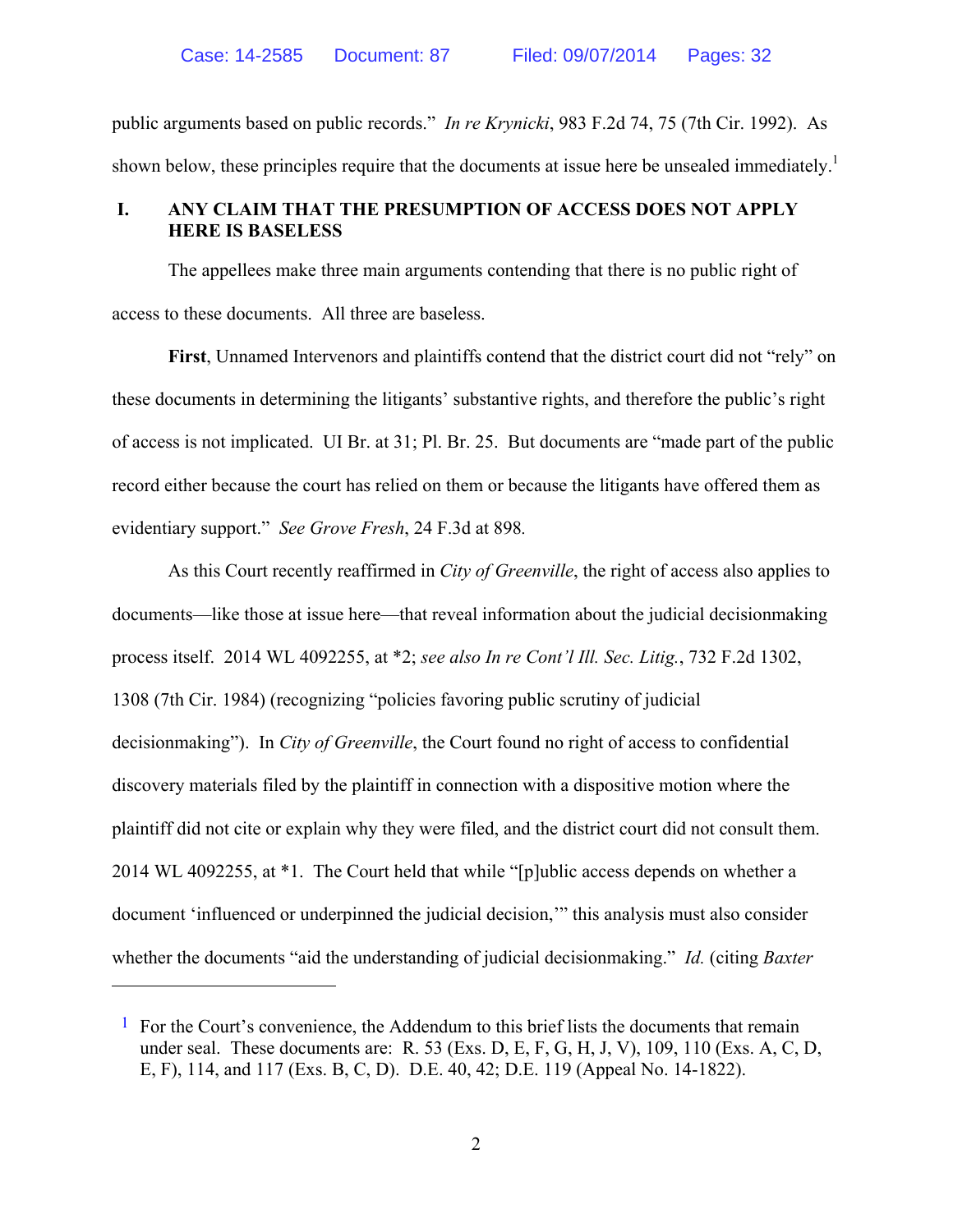*Int'l Inc. v. Abbott Labs.*, 297 F.3d 544, 545 (7th Cir. 2002)). Accordingly, the Court carefully limited its holding: "The documents that our intervenors seek were not reviewed and deemed irrelevant, a step that could reveal something valuable about the judicial process; instead the district judge explicitly declined to consider them after plaintiffs failed to offer a justification for their filing." *Id.* at \*2.

*City of Greenville* thus directly supports public disclosure of the documents at issue here. These documents were not gratuitously placed in the record and then ignored by the parties and the district court. Rather, defendants in this case filed, cited, and relied on the sealed documents in support of their motions to dismiss and in opposition to the preliminary injunction motion. Indeed, defendants argue that this evidence is critical to their defense against plaintiffs' claims of retaliation and political bias. *See, e.g.*, Schmitz Motion to Maintain Sealing 17, No. 14-2585, D.E. 38 (special prosecutor argues these documents "form the basis of the parties' dispute as they provide the legal and factual grounds" for the John Doe proceeding); R. 221 at 2 (county prosecutors argue below that these documents "are the most important documents" to their defense, because they "demonstrate their good faith and lack of merit to plaintiffs' claim of political retaliation."); R. 222 at 2-3 (government investigator asserts he relied on these documents "[t]o properly defend himself" against allegations of political bias and bad faith and that the "emails and other documents" attached to his sealed affidavit "form the basis for the John Doe investigation").

Unlike the district court in *City of Greenville*, which simply disregarded the documents at issue because no one argued they were relevant, here the district court specifically held that these documents were "irrelevant" to its legal analysis, R. 243 at 13, notwithstanding defendants' arguments that the documents are crucial to their defense. The district court's ruling that these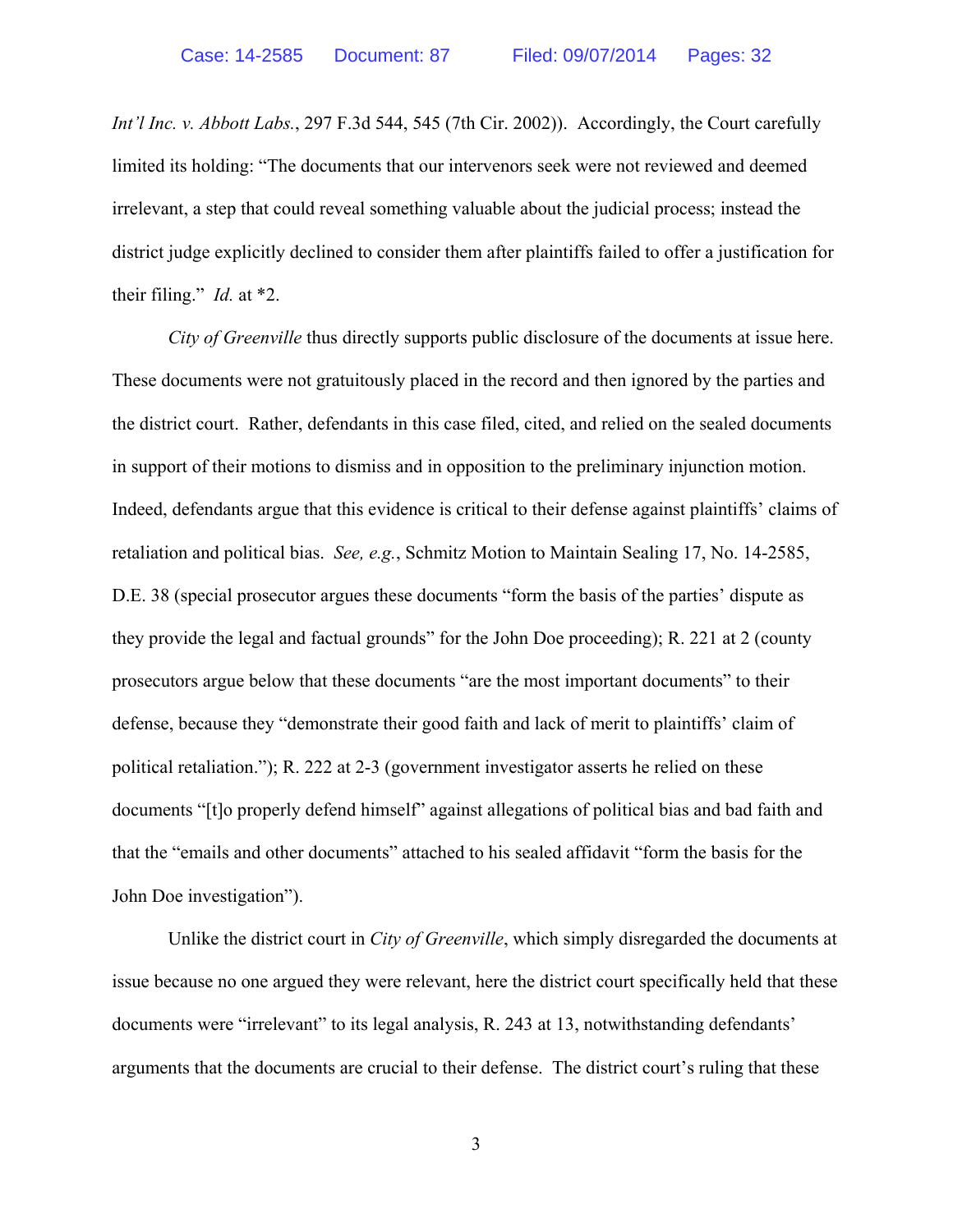documents were "irrelevant" to the propriety of the John Doe investigation forms the basis of defendants' present appeal challenging the preliminary injunction. *See* Defs. Joint App. Br. 26, No. 14-1822, D.E. 111 (arguing that district court erred by holding that defendants "'targeted' the Plaintiffs without even considering—by the district court's own admission—the significant evidence that compelled their investigation and the unanimous endorsement and support of the non-partisan agency charged with enforcing fairness in elections in the State of Wisconsin") (citing R. 243 and one of the sealed documents, R. 110, Ex. A); *id.* at 4 (framing the first "issue presented" on appeal as whether the district court erred "in its assessment of Plaintiffs' likelihood of success on the merits . . . by failing to consider the evidence supporting the John Doe proceedings"); Schmitz Motion to Maintain Sealing at 18, D.E. 38 (the sealed documents are "directly relevant to the Defendants' appeals and are cited and discussed extensively in Defendants' appellate briefing as reasons why the district court's orders should be reversed"). Indeed, the reason why defendants' appellate brief is heavily redacted is precisely because it liberally relies on these sealed documents. D.E. 111.

As the parties themselves have acknowledged, these documents are critical to the public's understanding of this case and this appeal. Schmitz Br. 20, D.E. 72 ("[T]he files that remain sealed in the district court record would greatly advance public understanding of the John Doe Proceedings and would address Plaintiffs' unfounded allegations that the State has committed a 'massive abuse of governmental power' by 'wielding criminal law to intimidate activists and silence political speech.'"); Schmitz Motion to Maintain Sealing 18, D.E. 38 (same); Defendants Chisholm, Landgraf and Robles' Objection to Plaintiffs' Proposed Unsealing Order 2, R. 221 ("The plaintiffs' selection of [these] documents [that it wants sealed] could not have been more surgical in preventing the public from understanding this lawsuit."). Accordingly, because these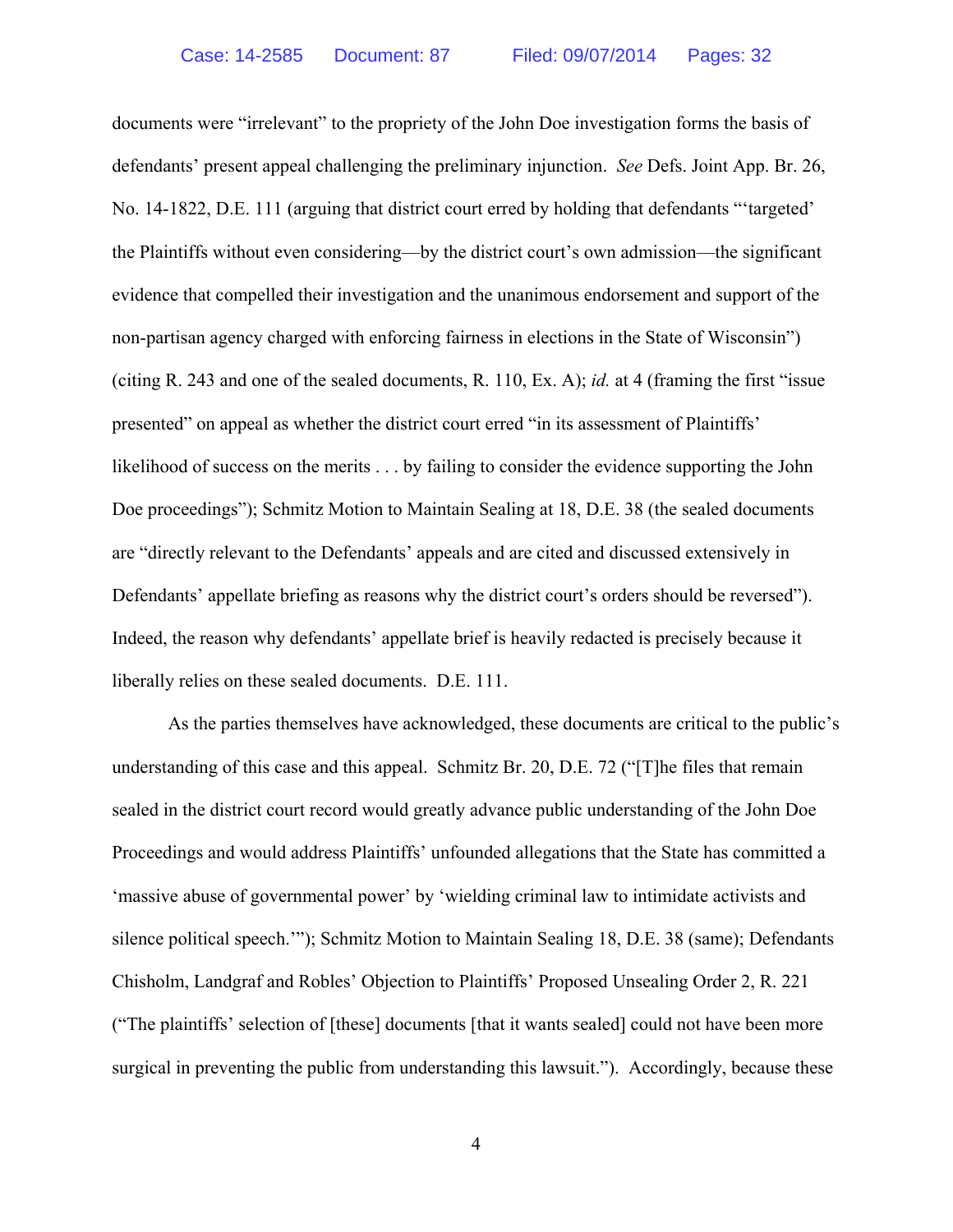documents will unquestionably "aid the understanding of judicial decisionmaking," *City of Greenville*, 2014 WL 4092255, at  $*2$ , they are subject to the presumption of openness and should be unsealed.

**Second**, Unnamed Intervenors argue that the common law right of access is inapplicable because these documents were "properly submitted to the court under seal," and thus, that the Coalition was required to "make a specific showing of need" to justify unsealing them. UI Br. at 30-31 (citing *United States v. Corbitt*, 879 F.2d 224, 238 (7th Cir. 1989)). But this argument "flips the proper analysis on its head" by creating a presumption of secrecy that the public must rebut. *Nat'l Org. for Marriage v. McKee*, 649 F.3d 34, 71 n.51 (1st Cir. 2011) ("[I]t is the party seeking to keep documents sealed who must make a showing sufficient to overcome the presumption of public access.") (citation omitted); *see also Grove Fresh*, 24 F.3d at 897 (presumption of access may only be "rebutt[ed]" "upon demonstration that suppression is essential to preserve higher values and is narrowly tailored to serve that interest") (citation and quotation marks omitted).

Moreover, the district court did *not* properly seal these documents. As the Court stated in *Corbitt*, immediately after the language quoted by Unnamed Intervenors: "Of course, the public's right to inspect judicial documents may not be evaded by the wholesale sealing of court papers. Instead, the district court must be sensitive to the rights of the public in determining whether any particular document, or class of documents, is appropriately filed under seal." 879 F.2d at 228. Because the "question" before this Court is "whether" any of the sealed documents were "properly filed under seal," the *Corbitt* standard is inapplicable. *Id*.

**Third**, Unnamed Intervenors erroneously claim that "the Court need not look to common law because there is a Wisconsin statute on point [the John Doe statute]." UI Br. 32. However,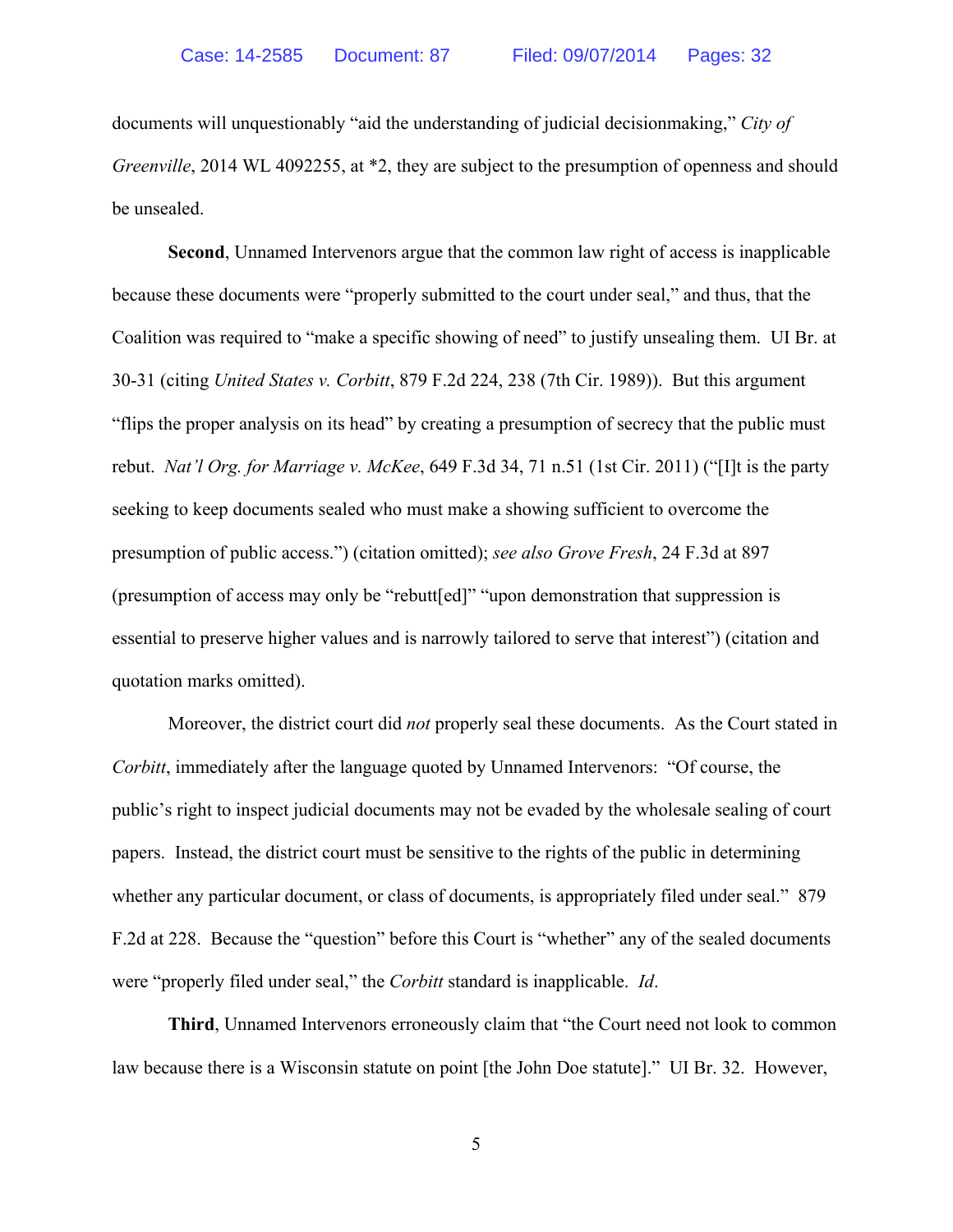Wisconsin's John Doe statute "can no more override" the long-recognized common law right of access to federal court records and documents, and the "judicial rules" and standards "validly fashioned" by federal courts to uphold that right, "than [it] can override Acts of Congress." *Wilburn Boat Co. v. Fireman's Fund Ins. Co.*, 348 U.S. 310, 314 (1955); *see also Stone v. Univ. of Md. Med. Sys. Corp.*, 855 F.2d 178, 181 (4th Cir. 1988) (district court erred in sealing judicial record based on state law prohibiting discovery and admissibility of medical review committee records, without first considering whether federal right of access outweighed state policy); *Jaufre v. Taylor*, 351 F. Supp. 2d 514, 517 (E.D. La. 2005) (acknowledging state statutes favoring confidentiality of juvenile court records but nevertheless applying federal common law presumption in favor of access). Whatever power Congress may possess to override federal common law, state legislatures possess no such power.

Although appellees cite *Socialist Workers Party v. Grubisic*, 619 F.2d 641, 644 (7th Cir. 1980), UI Br. 16, 33, that case does not support sealing here. There, the federal district court had issued an order *compelling* the state attorney to produce state grand jury transcripts, and under those very different circumstances, this Court found that "notions of comity between the state and federal courts require[d] that the plaintiffs first seek disclosure in the state court with supervisory powers over the grand jury." *Id.* at 643. In doing so, this Court emphasized that federal, not state, law governed the decision. *Id.* at 644 ("[A]lthough the state court may determine that the materials are privileged under state law, only the federal court may determine whether the materials are privileged under federal common law.").

Here, the John Doe materials have already been filed in two separate federal civil proceedings—in the district court and now in this Court—and thus the public's right of access clearly applies. *See* Coalition Br. 18. Once sealed documents are filed in federal court and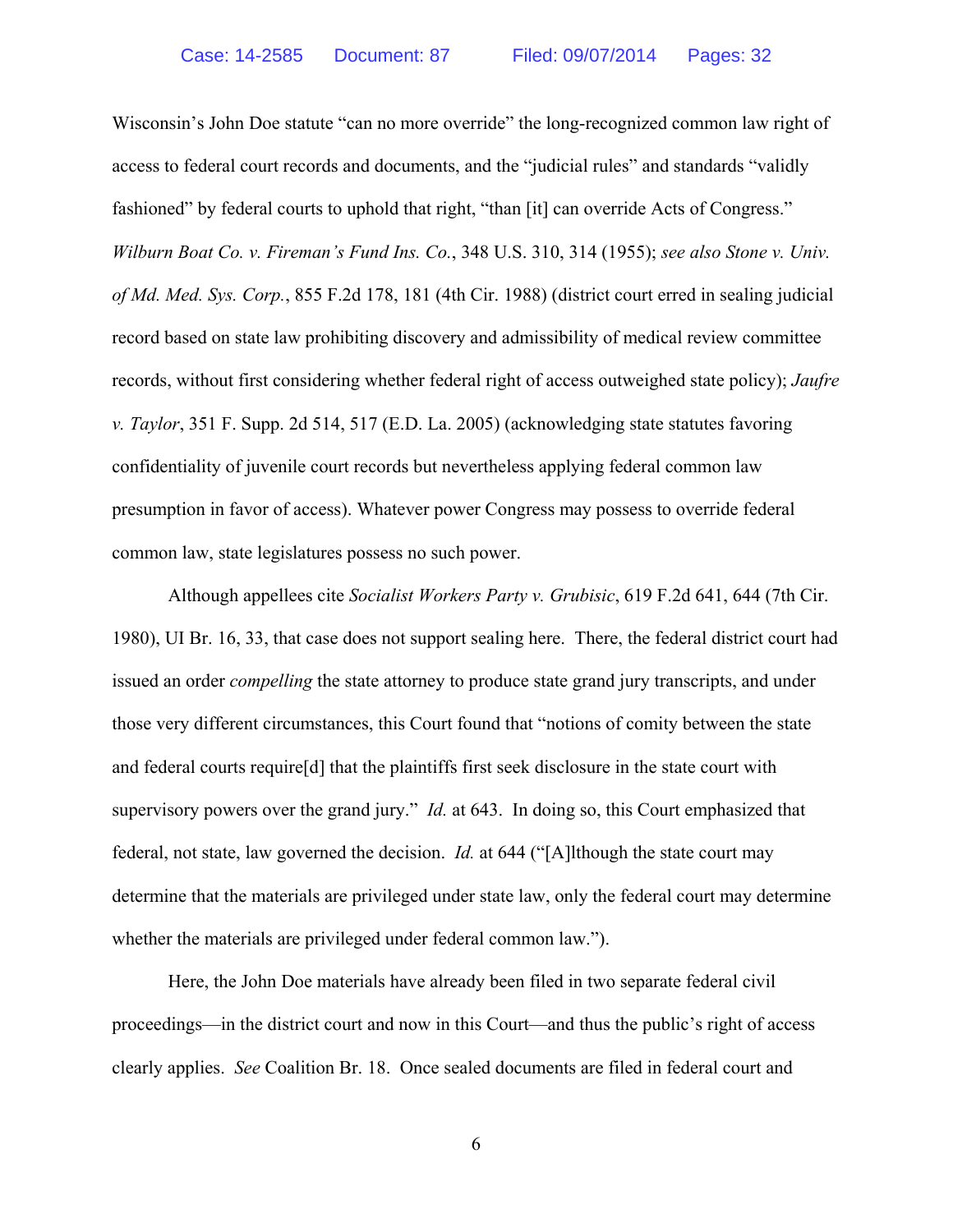become part of the record, the fact that another court previously sealed the same documents in a separate proceeding neither eliminates the public's right of access to those documents, nor relieves the court of its independent obligation to evaluate the request to seal under First Amendment and federal common law standards. *See United States v. Foster*, 564 F.3d 852, 853 (7th Cir. 2009) ("[A]ny claim of secrecy must be reviewed independently in this court."); *Citizens First Nat'l Bank of Princeton v. Cincinnati Ins. Co.*, 178 F.3d 943, 945-46 (7th Cir. 1999); *Ft. Wayne Journal-Gazette v. Baker*, 788 F. Supp. 379, 385-87 (N.D. Ind. 1992). Accordingly, in determining whether to seal judicial records, the district court was required to apply the same exacting standards that would apply in any civil lawsuit filed in federal court.<sup>2</sup>

# **II. THESE JUDICIAL RECORDS ARE NOT ANALOGOUS TO GRAND JURY MATERIALS**

Unnamed Intervenors and defendant Schmitz base their arguments on the same erroneous reasoning as the district court—that Wisconsin John Doe proceedings and federal grand jury proceedings are analogous, and therefore the documents here must be accorded the same degree of secrecy that protects state and federal grand jury materials. UI Br. 10-30; Schmitz Br. 16-21. They argue that to justify disclosure of these documents, the Coalition must meet the

<sup>2</sup> Unnamed Intervenors also argue that the two-step inquiry set forth in *Press–Enterprise Co. v. Superior Court*, 478 U.S. 1, 8 (1986) ("*Press-Enterprise II*"), must be applied to determine whether the documents here are within the public's presumptive right of access. UI Br. 25. That inquiry, however, "relates to the categorical determination of whether a particular type of proceeding or class of court documents falls within the public's right of access; it does not govern whether individual documents filed with a court should be made public." *Nat'l Org. for Marriage*, 649 F.3d at 71 n.51. Unnamed Intervenors do not dispute that the First Amendment right of access extends to judicial records in civil litigation like this lawsuit. Thus, "*Press-Enterprise's* two-step inquiry is inapplicable." *Id.* at 71; *see also In re Cont'l Sec. Litig.*, 732 F.2d at 1308 (recognizing First Amendment right of access to judicial records in civil proceedings).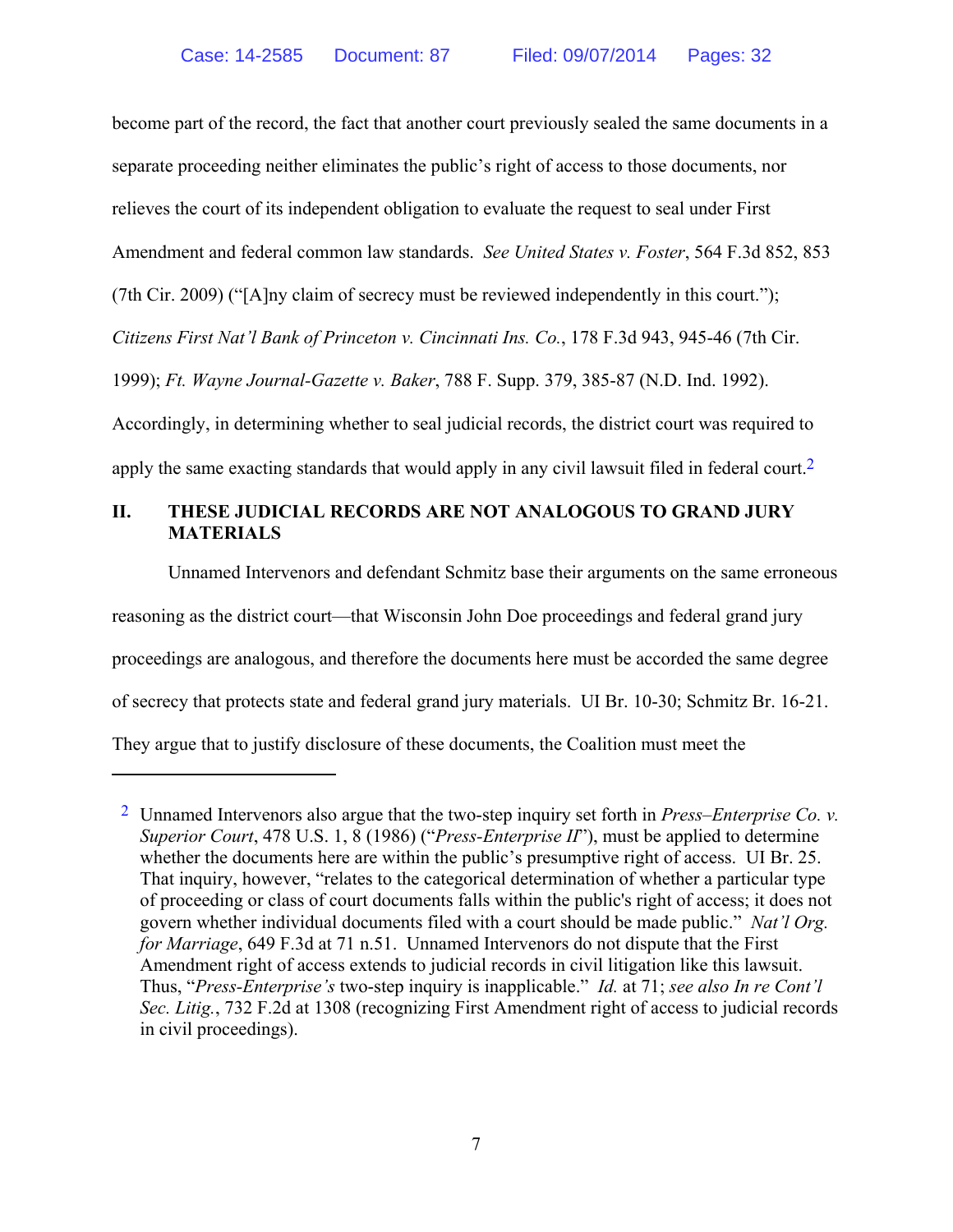"demanding test" set forth in *Douglas Oil Co. v. Petrol Stops Northwest.*, 441 U.S. 211 (1979). UI Br. 22-24 (citing *United States v. Crumble*, 331 F.2d 228, 231 (7th Cir. 1964) (considering the propriety of a district court *compelling* secret testimony from a state court John Doe proceeding)). This reliance on *Douglas Oil* is misplaced. *Douglas Oil* addressed whether a district court may *compel* the production of federal grand jury transcripts under Federal Rule of Criminal Procedure 6(e). 441 U.S. at 218-19. Here, of course, the relevant documents are already part of the district and appellate court record, triggering the presumption of public access.

 Unnamed Intervenors and Schmitz also argue that John Doe proceedings are equivalent to federal grand jury proceedings for purposes of maintaining secrecy under Federal Rule of Criminal Procedure 6. They rely on a handful of inapposite cases observing certain similarities between grand jury and John Doe proceedings, *e.g.*, that they serve an investigatory function. UI Br. 10-13, 18-22. None of these cases speak to whether John Doe proceedings are analogous to federal grand jury proceedings for purposes of *openness*. In fact, the language of the John Doe statute confirms that they are not. According to Wis. Stat. § 968.26, John Doe proceedings unlike federal grand jury proceedings—are *not* automatically sealed. An "examination" under the John Doe statute "*may* be secret," and "*if* the proceeding is secret, the record of the proceeding and the testimony taken shall not be open to inspection . . . ." *Id.* (emphasis added). The federal rule governing grand jury proceedings, on the other hand, makes secrecy the default: "Records, orders, and subpoenas relating to grand-jury proceedings *must* be kept under seal to the extent and as long as necessary to prevent the unauthorized disclosure of a matter occurring before a grand jury." Fed. R. Crim. P. 6(e)(6) (emphasis added). The rule further states, "[u]nless these rules provide otherwise," certain persons "must not disclose a matter occurring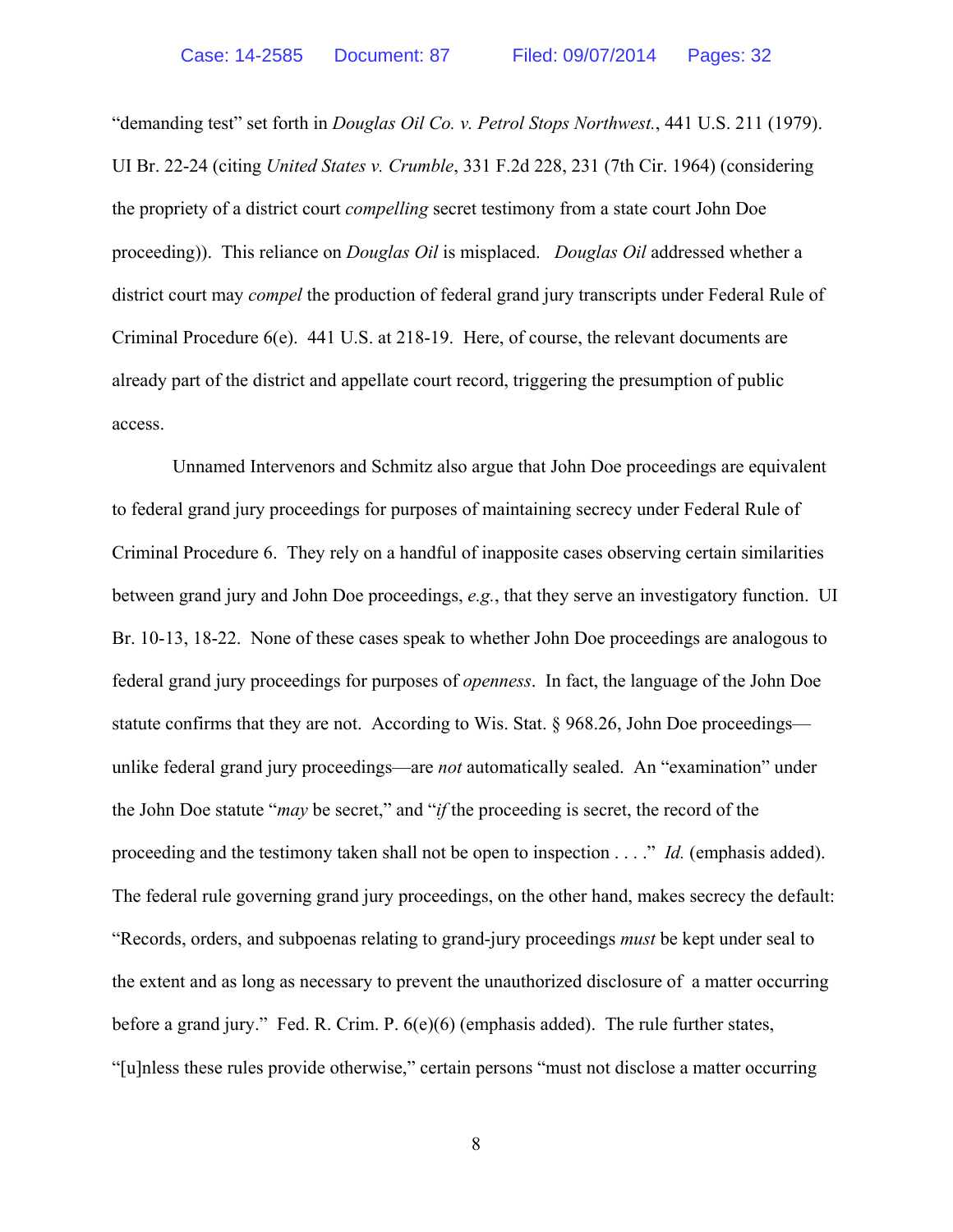before the grand jury"; the statute then provides "exceptions" to this rule. Fed. R. Crim. P.  $6(e)(2-3)$ .

The Wisconsin Supreme Court has confirmed this distinction, holding that John Doe proceedings are "presumptively open" under Wisconsin law. *State v. Unnamed Defendant*, 150 Wis. 2d 352, 359 (1989). The Unnamed Intervenors and Schmitz conveniently ignore this. They also cannot reconcile their erroneous theory with the Wisconsin Supreme Court's finding that "[n]o cases or texts or other authorities are cited or found to the point that John Doe proceedings are secret, nor are any cited or found to the point that they are on a parity with grand jury proceedings." *State v. Thorson*, 202 Wis. 31, 34 (1930).<sup>3</sup> To be sure, John Doe proceedings *may*, under certain circumstances, be closed to the public, but that is no different from any other type of proceeding. *Id.* at 359*.* Indeed, if John Doe proceedings were truly comparable to grand jury proceedings, then Wisconsin law would not provide separately for *both* grand jury proceedings, Wis. Stat. §§ 968.40-53, *and* for John Doe proceedings, Wis. Stat. § 968.26.

Unnamed Intervenors rely heavily on *In re John Doe Proceeding*, 260 Wis.2d 653 (2003), claiming it holds that "John Doe proceedings are *not* subject to the general presumption that all public records shall be open to the public." UI Br. 26-27. To the contrary, that case holds that "when documents are submitted under seal in connection with a petition for supervisory writ that stems from a secret John Doe proceeding, the court of appeals must conduct an *in camera* review of those documents [applying certain criteria] prior to issuing an order that

 $\overline{a}$ 

<sup>3</sup> Unnamed Intervenors argue that *Thorson* "assumed 'that [John Doe and grand jury proceedings] are on such parity.'" UI Br. 28 n.5. However, after stating that these proceedings are *not* the same, the court simply noted that even "assuming *without deciding* that they are on such parity, we do not find that the (John Doe) testimony involved is inadmissible." 202 Wis. at 156 (emphasis added).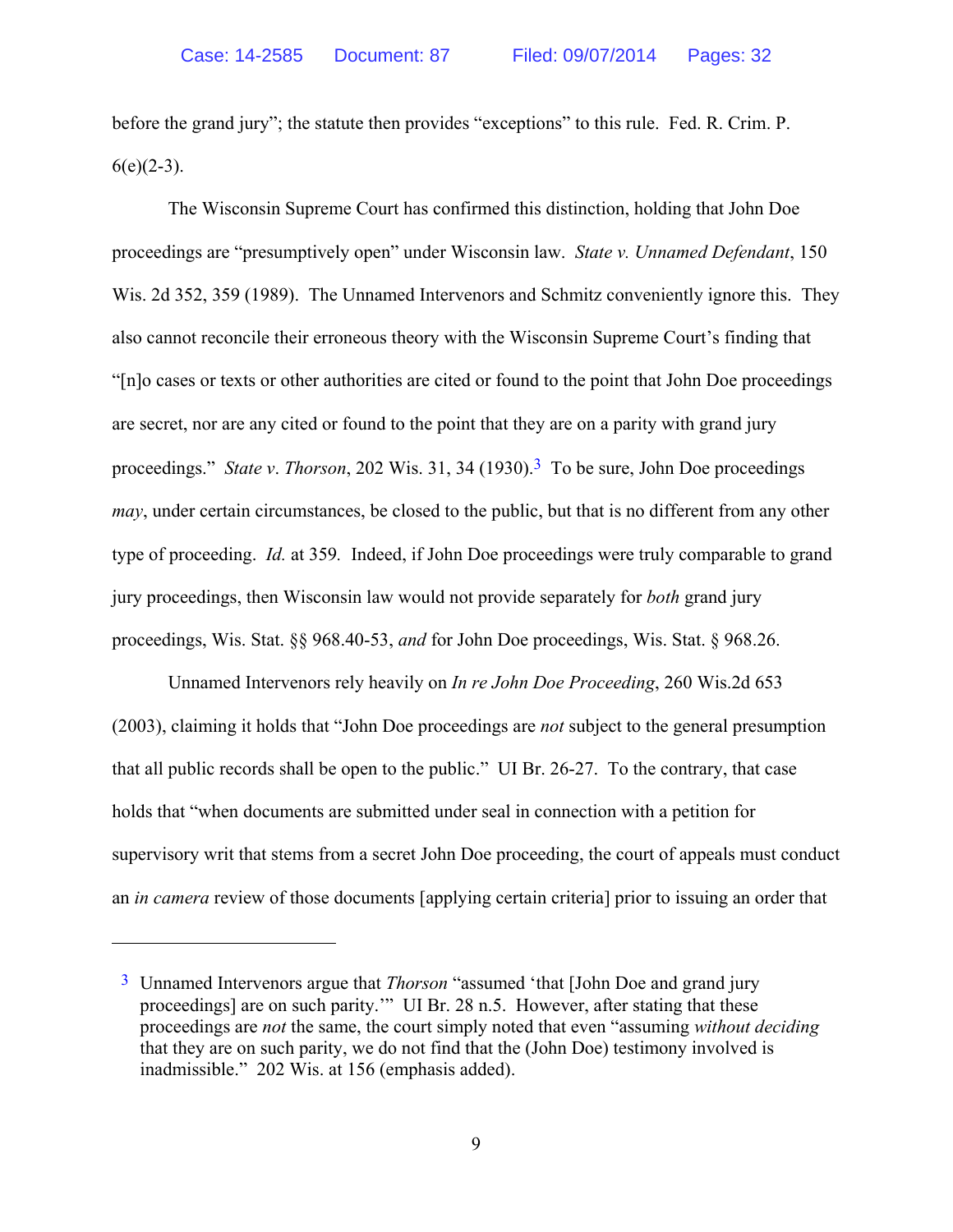continues the sealing of such documents." *Id.* at 264. Indeed, the court "reaffirm [ed] the general presumption" of openness under the state public records law and recognized that this *state* interest in openness must be balanced against the need for secrecy. *Id.* at 279. The court found that the state open records law would not preclude sealing, since it was limited by its statutory language, which permitted exceptions "as otherwise provided by law," and the John Doe statute's secrecy provision fell within that category. *Id.* at 279 (citing Wis. Stat. § 19.35(1)).

Unnamed Intervenors' reliance on *In re Wisconsin Family Counseling Services, Inc. v. State*, 95 Wis. 2d 670 (Ct. App. 1980), is similarly misplaced, given the Wisconsin Supreme Court's finding that John Doe judges have *not* functioned as one-man grand juries with respect to the public's right of access. *Unnamed Defendant*, 150 Wis. 2d at 359; *see also* Coalition Br. at 22-28.

Unnamed Intervenors claim that they were able to find only two cases involving John Doe proceedings that "may not have been the subject of a secrecy order." UI Br. at 12, n.1. But that is immaterial. "Whether a First Amendment right of access to criminal trials can be restricted in the context of any particular criminal trial, such as . . . a rape trial, depends not on the historical openness of that type of criminal trial but rather on the state interests assertedly supporting the restriction." *Globe Newspaper Co. v. Superior Court*, 457 U.S. 596, 605 n.13 (1982); *see also Globe Newspaper Co. v. Pokaski*, 868 F.2d 497, 503 (1st Cir. 1989) ("[T]he fact that access to records 'has never been unfettered' or that courts traditionally have claimed a supervisory power to refuse disclosure in certain cases does not answer the question whether the records of closed criminal proceedings have been 'presumptively open.'"). Moreover, Unnamed Intervenors' methodology is flawed. They ignore that a John Doe proceeding would not ordinarily warrant the filing of a published judicial opinion, since it is a type of criminal hearing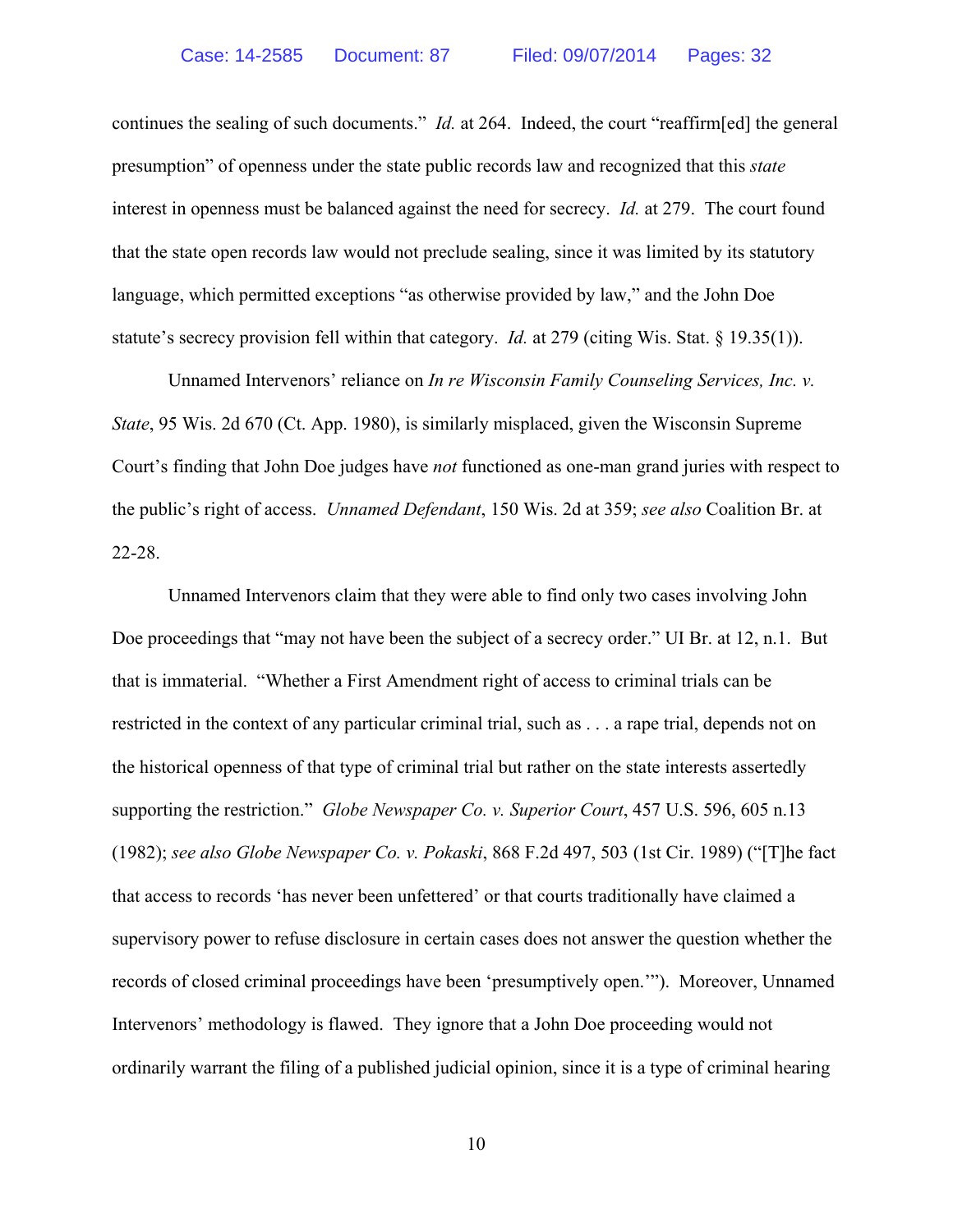ending with a probable cause determination and issuance of a complaint. *See* Coalition Br. 22- 24. Further, where proceedings are conducted in the open, the court would have no need to mention this fact in an opinion, since secrecy was not at issue.

# **III. APPELLEES HAVE FAILED TO DEMONSTRATE SUFFICIENT NEED TO MAINTAIN SECRECY IN** *THIS* **CASE**

To justify continued sealing of the documents, appellees were required to show that suppression is "essential to preserve higher values and is narrowly tailored to serve that interest," *Press-Enterprise I*, 464 U.S. at 510, and that the interests favoring suppression outweigh the "strong presumption" of access, *United States v. Edwards*, 672 F.2d 1289, 1294 (7th Cir. 1982). Appellees failed to meet their burden.

#### **A. Schmitz's Claim That The "Integrity" Of The Investigation Warrants Sealing Is Vague And Unsupported**

Defendant Schmitz asserts that continued sealing is necessary to maintain the "integrity" of the John Doe proceedings if the prosecutors "are allowed to proceed pending rulings in state and federal court." Schmitz Br. 13. Schmitz fails to offer any facts or reasoning in support of this vague claim. Requests for sealing "that simply assert a conclusion without the required reasoning . . . have no prospect of success." *Baxter*, 297 F.3d at 548. This Court will "deny outright any motion . . . that does not analyze in detail, document by document, the propriety of secrecy, providing reasons and legal citations." *Id*.; Seventh Circuit Handbook at 115 (same). "[I]t is not enough simply to assert th[e] general principle" that an investigation is at stake "without providing specific underlying reasons," based on "specific facts and circumstances," that would demonstrate how "the integrity of the investigation reasonably could be affected." *Va. Dep't of State Police v. Wash. Post*, 386 F.3d 567, 579 (4th Cir. 2004).

Schmitz's claim that secrecy is required to preserve the integrity of the investigation rings hollow because he did not object to unsealing in the district court. In fact, he withdrew his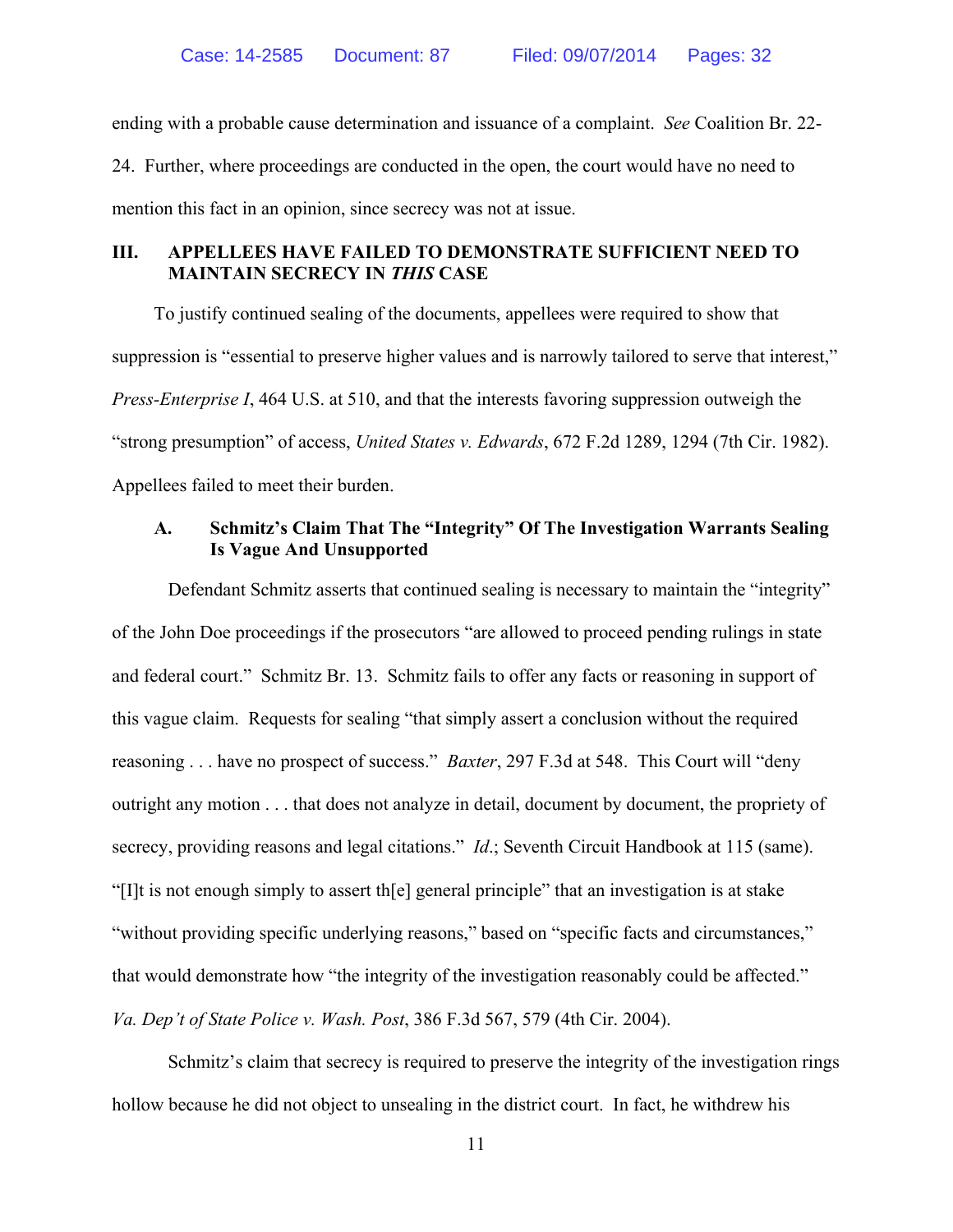motion for a protective order and conceded that the John Doe investigations had become "so widely known that maintaining the integrity of the investigation may no longer justify maintaining secrecy." R. 211 at 3. Far from asserting a compelling need for secrecy to protect the integrity of the investigation, Schmitz saw no need for secrecy at all, noting only that uncharged individuals mentioned in the documents may have possible privacy interests, but leaving the matter to the district court's discretion. *Id.* None of the other members of the prosecution team have argued that sealing is necessary–either in the district court or in this Court.

Nor does John Doe Judge Gregory Peterson take the position that sealing this federal lawsuit is necessary to protect the integrity of the state proceedings. R. 214; R. 117-7. To the contrary, in an order that was unsealed by this Court after the Coalition filed its opening brief, Judge Peterson expressly authorized the defendants to use the sealed material in their defense in this federal civil suit and to disclose it publicly as "required in the course of [this] lawsuit" and as permitted by the district court. R. 117-7.

Unnamed Intervenors also rely on Schmitz's "integrity" argument and attempt to downplay Judge Peterson's decision not to oppose unsealing. UI Br. 15. They conspicuously ignore his order addressing the use and public disclosure of the John Doe materials. First, Unnamed Intervenors argue that Judge Peterson did not have "the benefit of briefing on the subject." UI Br. 16. But he *did* have the benefit of briefing; he filed his statement after the Coalition filed its 24-page brief on the subject. R.173. Next, they claim he did not take a position on sealing because he did not want to impugn his "neutrality" if the John Doe proceedings continued. UI Br. 15-16. They cite portions of Judge Peterson's Answer in this case, where he declined to take a position on the constitutionality of the John Doe proceedings.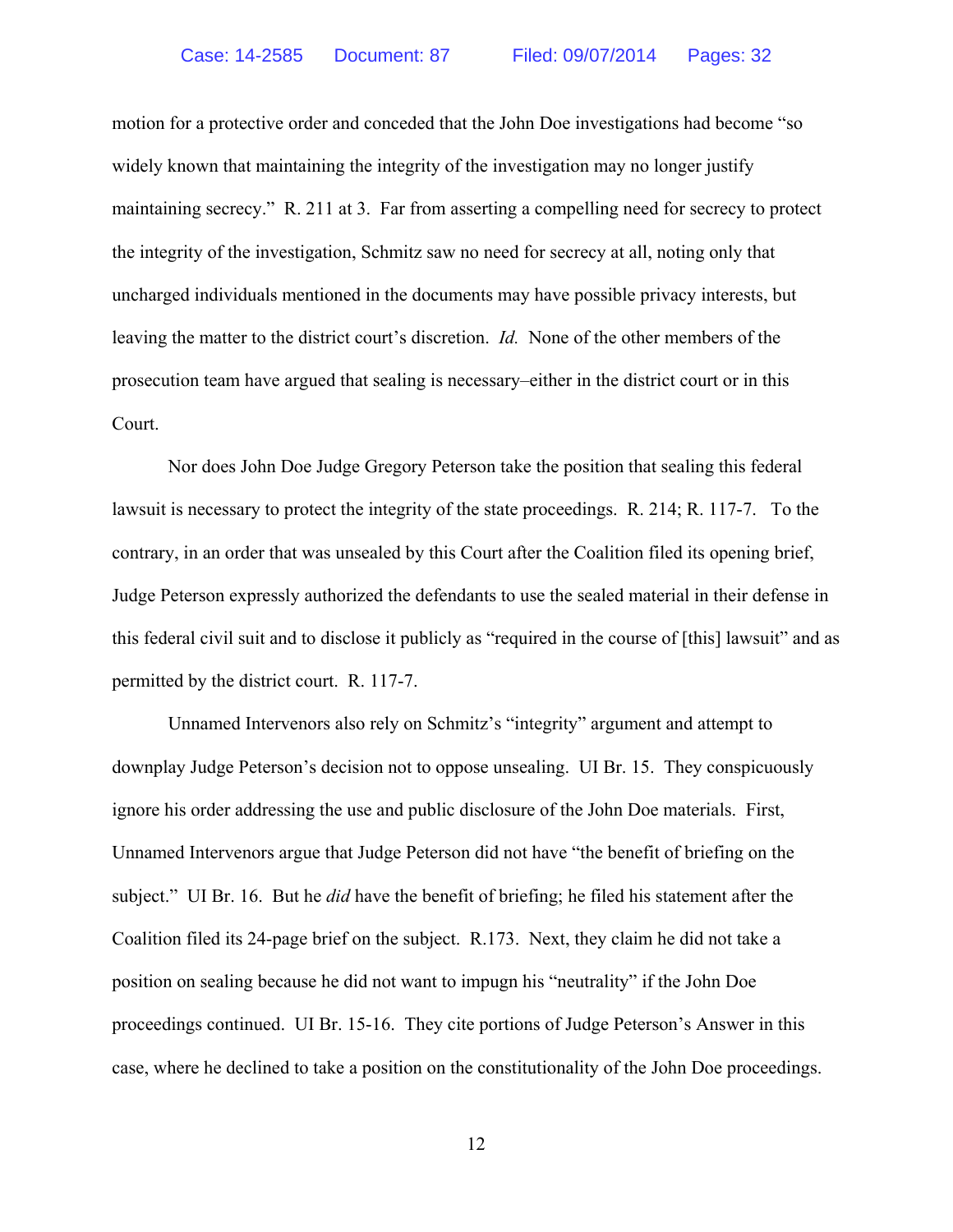*Id.* They also cite a letter from his attorney to the Clerk of the Wisconsin Court of Appeals, in which the attorney stated that, "a John Doe judge's advocacy in support of the judge's decision on 'the merits' of statutory and constitutional issues may create an appearance of impropriety . . . ." Supp. App. 6-7.

Yet in neither the Answer nor the letter did Judge Peterson decline to take a position on the ancillary issue of sealing. To the contrary, in the letter, his attorney responded to the appellate court's question as to which documents should remain under seal by stating that he "supports the position of the Special Prosecutor," although he did not state what that position was. *Id*. If Judge Peterson had wanted to oppose unsealing in the district court, he could have and would have—done so. Indeed, he expressly authorized the use and public disclosure of the sealed materials as required by the lawsuit and permitted by the district court. R. 117-7.

Schmitz's "integrity" argument is further undermined by the fact that "much of the record compiled in this case has become public in any event." D. Ct. Order at 15; *see also* D.E. 210 at 2 (defendant Nickel noting that "the John Doe investigation has become so widely publicized and involves matters of such high public importance that secrecy may no longer be justified"). Schmitz has even acknowledged this himself. D.E. 211 at 3 (Schmitz conceding that "the John Doe investigations at issue in this litigation have become so widely known that maintaining the integrity of the investigation may no longer justify maintaining secrecy"). Since much of the information has already been "announced to the world" or may be "surmised from what is already in the public record," it does not pose the kind of serious threat to the effectiveness of the John Doe proceeding that might justify sealing. *Va*. *Dep't of State Police v*. *Wash. Post*, 386 F.3d 567, 579 (4th Cir. 2004); *Wash. Post v*. *Robinson*, 935 F.2d 282, 292 (D.C. Cir. 1991).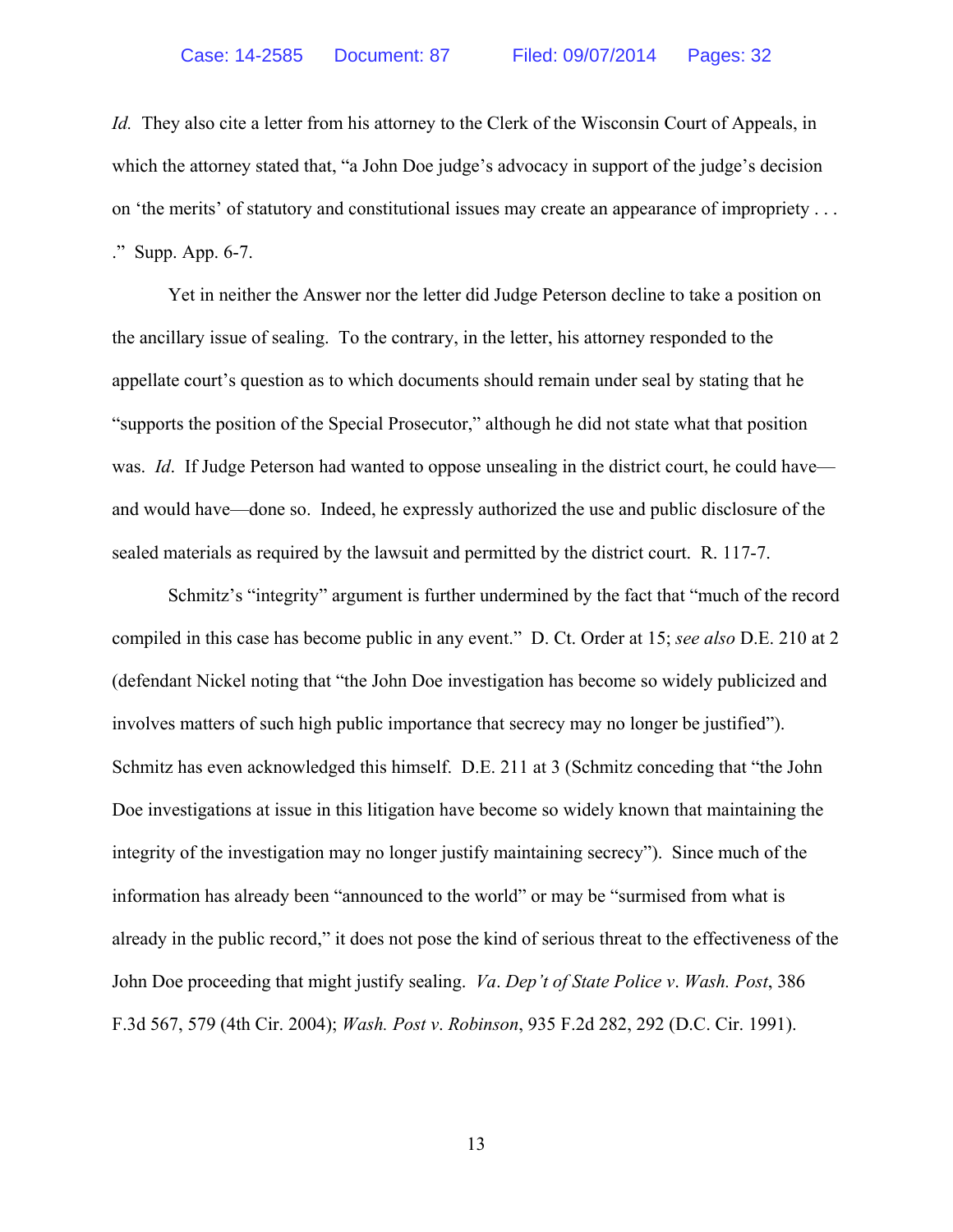#### **B. Unnamed Intervenors' Purported Privacy And Reputational Interests Do Not Override The Compelling Need For Public Access**

Unnamed Intervenors argue that their general privacy and reputational interests warrant the secrecy afforded to grand jury materials. UI Br. 17. Schmitz also urges the Court to maintain sealing on this basis. Schmitz Br. 13. But Unnamed Intervenors do not even attempt to explain why they would be harmed if it became publicly known that they were the targets of what the district court determined was an unlawful investigation. In any event, this Court has repeatedly "disapproved any general 'privacy' rationale for keeping documents confidential." *See Foster*, 564 F.3d at 854. "[A] person's desire for confidentiality is not honored in litigation." *Gotham Holdings, LP v. Health Grades, Inc.,* 580 F.3d 664, 665 (7th Cir. 2009); *see also Baxter*, 297 F.3d at 547; *Union Oil Co. v. Leavell*, 220 F.3d 562, 567-68 (7th Cir. 2000) ("Many a litigant would prefer that the subject of the case . . . be kept from the curious . . . but the tradition that litigation is open to the public is of very long standing."). And where, as here, "the rights of the litigants come into conflict with the rights of the media and public at large, the trial judge's responsibilities are heightened. In such instances, the litigants' purported interest in confidentiality must be scrutinized heavily." *Grove Fresh*, 24 F.3d at 899.

Unnamed Intervenors also claim they should be permitted to litigate this appeal anonymously. But an order permitting litigants to participate in federal judicial proceedings anonymously is "exceptional" and rare and can only be justified where there is a compelling need, such as to protect "the privacy of children, rape victims, and other particularly vulnerable parties or witnesses." *Doe v. Blue Cross & Blue Shield United of Wis.*, 112 F.3d 869, 872 (7th Cir. 1997). Even in such extreme cases, the litigant seeking anonymity must produce some evidence showing a threat of harm. *Mueller v. Raemisch*, 740 F.3d 1128, 1136 (7th Cir. 2014); *see also Goesel v. Boley Int'l (H.K.) Ltd.*, 738 F.3d 831, 833 (7th Cir. 2013) (Posner, J., in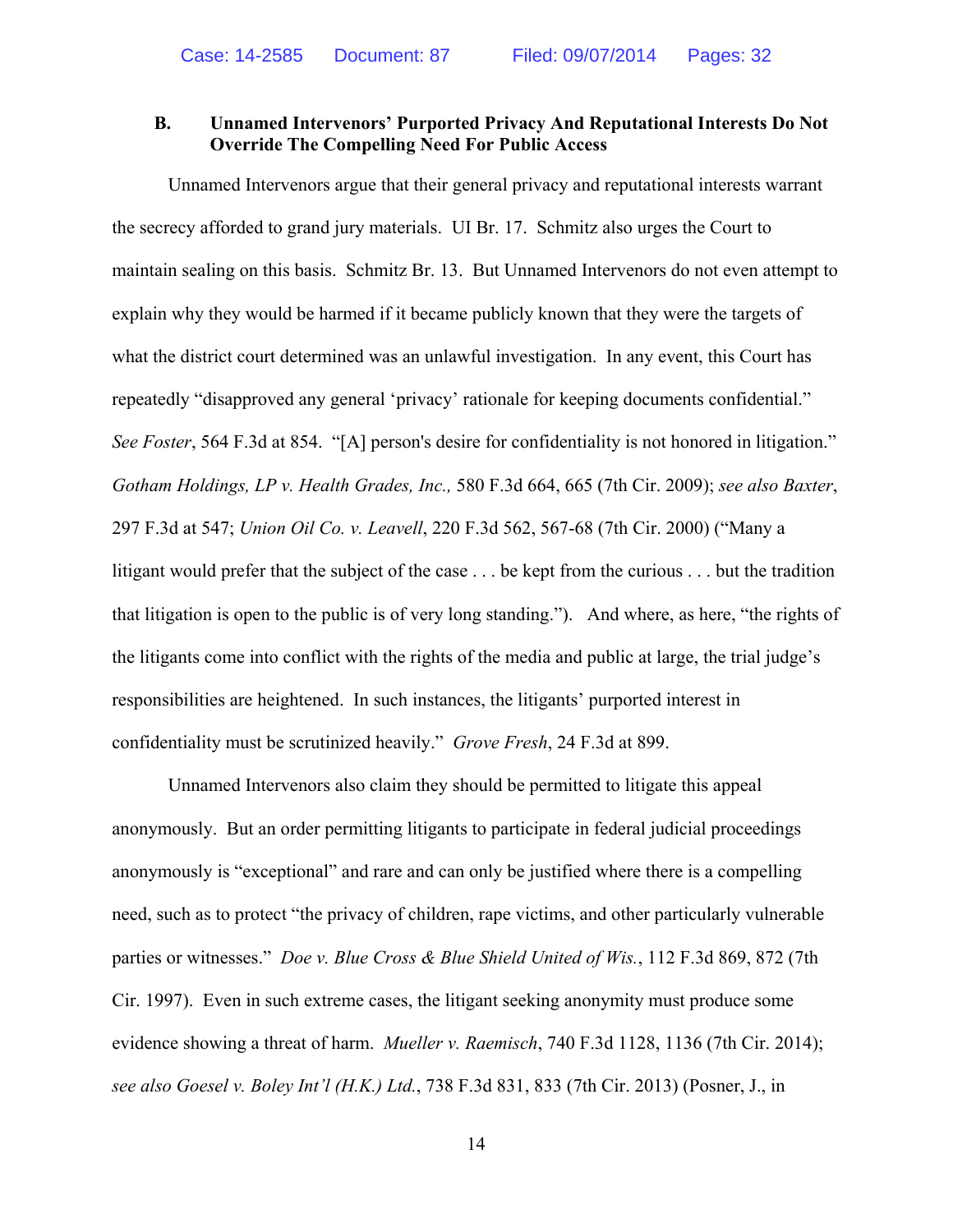chambers). As this Court has recognized, "transparency enables interested members of the public to know who's using the courts, to understand judicial decisions, and to monitor the judiciary's performance of its duties." *City of Greenville*, 2014 WL 4092255 at \*1 (internal citations and alterations omitted).

Unnamed Intervenors, however, cite only a vague "privacy interest" and have failed to produce any evidence. UI Br. 48. Indeed, their extraordinary request to litigate anonymously such that the Coalition and its attorneys do not even know who they are litigating against in the district court or this Court—is further undermined by the fact that the "targets" of the investigation are, at least as a general matter, widely known or relatively easy to identify. As the district court stated: "The subpoenas' list of advocacy groups indicates that all or nearly all right-of-center groups and individuals in Wisconsin who engaged in issue advocacy from 2010 to the present are targets of the investigation." R. 181 at 7-8 (preliminary injunction order). Unnamed Intervenors have not come close to carrying their heavy burden.

Finally, even if Unnamed Intervenors did have a sufficiently compelling interest in privacy—which they do not—this would, at most, only require the redaction of their names and other personal identifying information, not the sealing in toto of hundreds of pages of judicial records, as they have suggested. *Grove Fresh*, 24 F.3d at 897 (presumption of access may only be "rebutt[ed]" "upon demonstration that suppression is essential to preserve higher values and is *narrowly tailored* to serve that interest") (citation and quotation marks omitted) (emphasis added).

#### **C. No Associational Privilege Applies Here, And It Would Not Trump The Public's Right Of Access In Any Event**

Plaintiffs and Unnamed Intervenors urge the Court to keep these documents sealed, claiming a First Amendment privilege to "privacy of association and belief" that protects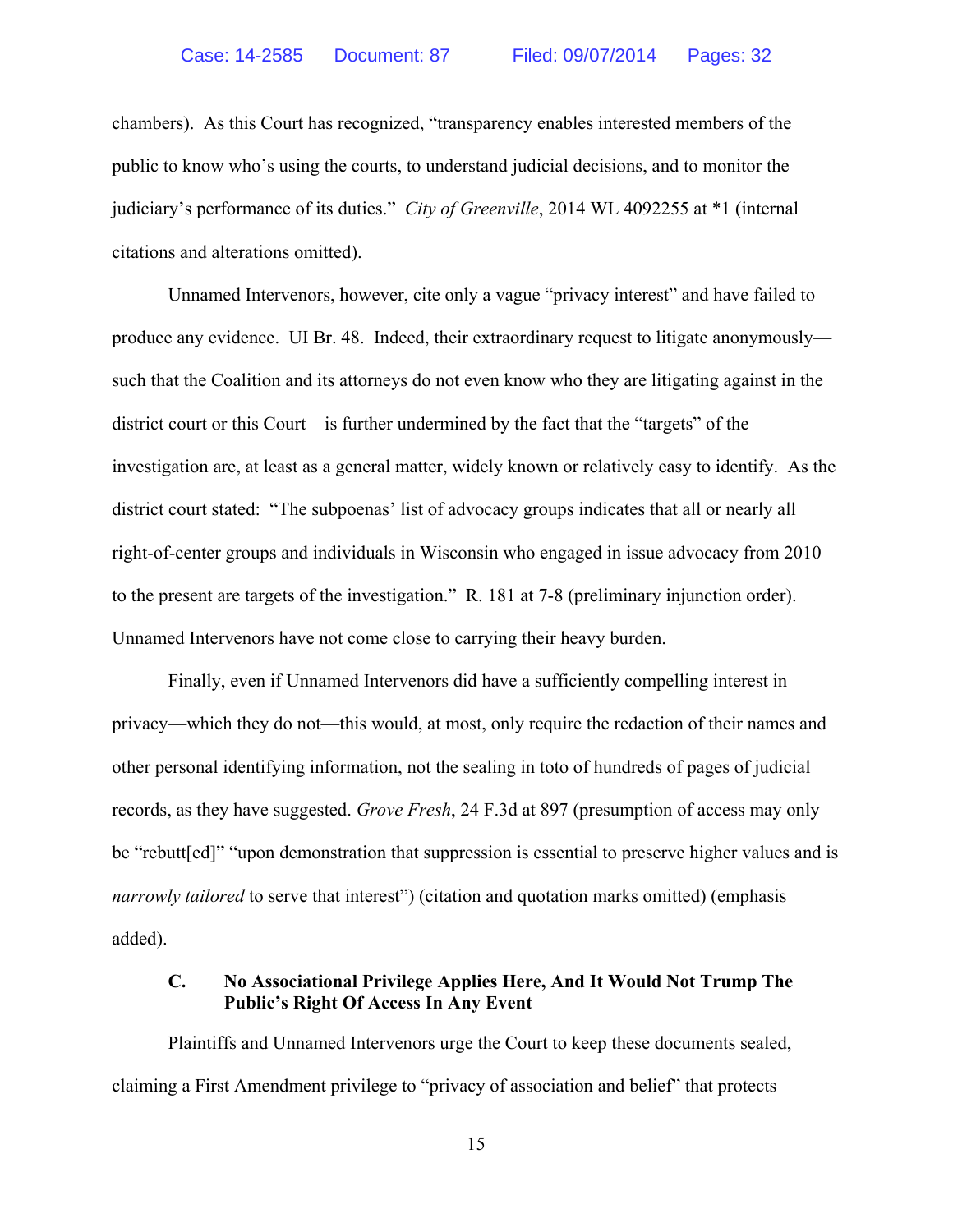"political affiliations and internal strategies and tactics" and overrides the public's right of access. Pl. Br*.* 1, 11-12, 23-24, D.E. 73; *see also* UI Br. 35-36. They also contend that disclosure would have a "chilling effect" on their ability to organize and participate in contentious public debates. Pl. Br. 1; UI Br. 7, 36. The district court accepted these arguments without making any factual findings or providing any analysis. D. Ct. Order at 13, R. 243 (citing *Perry v. Schwarzenegger*, 591 F.3d 1147, 1160 (9th Cir. 2010); *AFL-CIO v. FEC*, 333 F.3d 168, 175 (D.C. Cir. 2003)).

Plaintiffs' "associational privilege" arguments were considered and rejected in *National Organization for Marriage*, 649 F.3d at 71 n.51. There, the plaintiff opposed the unsealing of certain judicial records, claiming disclosure would burden the organization's protected political activities and invade the privacy of its third-party service providers and contractors and risk subjecting them to harassment. *Id.* at 70-71. The plaintiff relied on *AFL-CIO* and *Perry* to justify sealing, just as plaintiffs do here. *Id.* at 71, n.5. The First Circuit deemed those cases inapposite, explaining that they "involved the possible *compelled disclosure* of information to which there was no presumptive right of public access; here, in contrast, the documents were voluntarily included in the record filed with the district court, and thus subject to a presumption of public access." *Id.* (emphasis added); *see also AFL-CIO*, 333 F.3d 168 (prohibiting regulation that compelled disclosure of union's internal planning materials compiled during government investigation); *Perry*, 591 F.3d 1147 (involving challenge to compelled disclosure of internal documents pursuant to court order enforcing a discovery request). The First Circuit concluded that the demanding test for disclosure still governed the analysis, explaining that while the presumption of access "is not inviolate," it is "nonetheless strong and sturdy, and thus only the most compelling reasons can justify non-disclosure of judicial records." *Nat'l Org. for*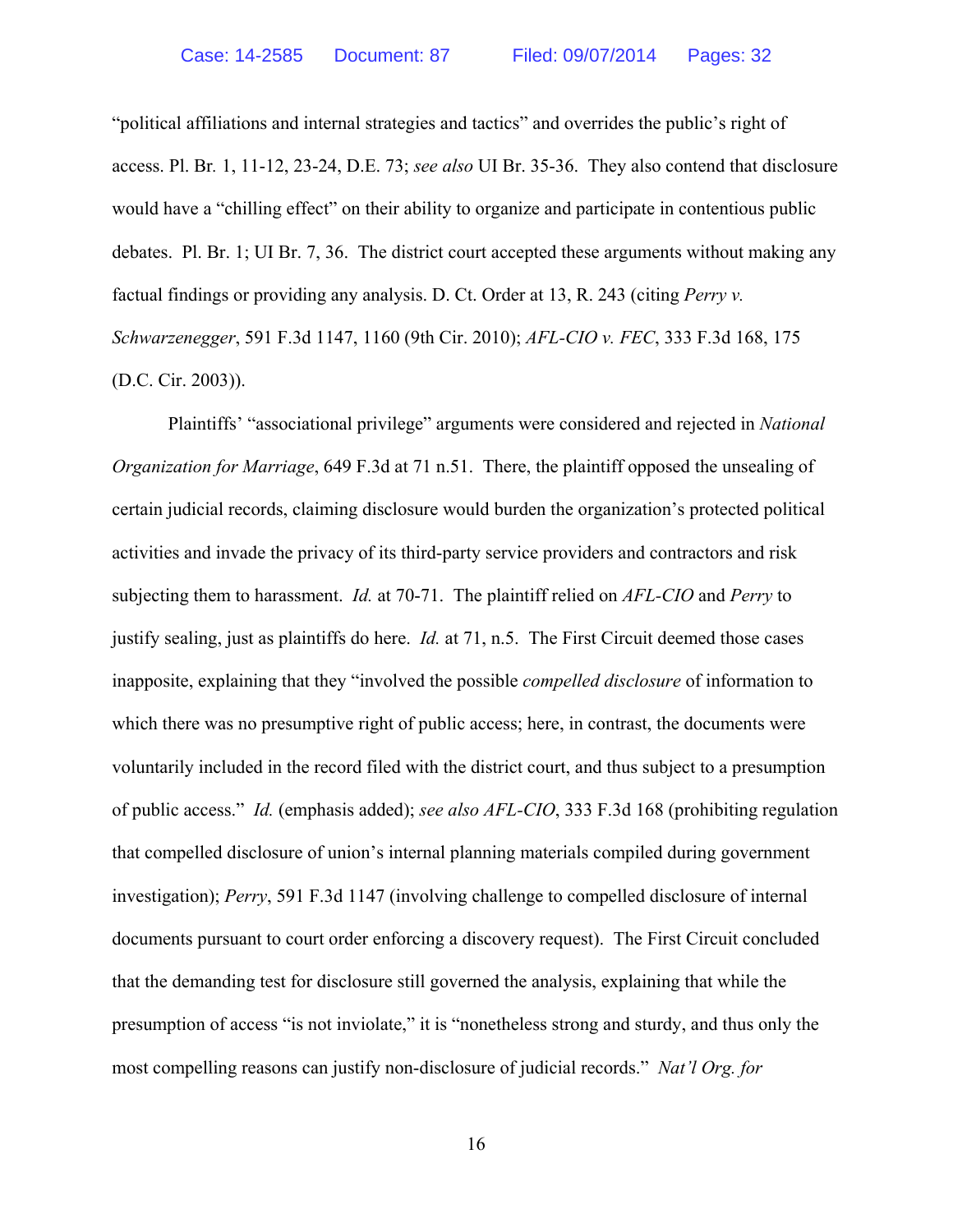*Marriage*, 649 F.3d at 70 (internal citations and alterations omitted). For the same reasons, *Perry* and *AFL-CIO* are inapplicable here, and the traditional presumption of access applies. The Coalition is not seeking to compel production of anything but merely to unseal judicial records that are a critical part of the record below and on appeal.

Even if *Perry* governed here—and it does not—plaintiffs overstate its holding. Pl. Br. 16-17, 23-24. While preventing compelled disclosure of certain documents during discovery, the Ninth Circuit repeatedly "emphasize<sup>[d]"</sup> the "limited" nature of its ruling, which covered only the "*private, internal* campaign communications concerning the *formulation of campaign strategy and messages*" by a "core group of *persons* engaged in the formulation of [such] campaign strategy and messages." *Perry*, 591 F.3d at 1165 n.12 (emphasis in original). While the documents at issue remain sealed to the Coalition, the widespread reporting on R. 114, which included substantial portions of the documents under seal, indicate that they include far more than the limited information envisioned by the *Perry* court.4

More importantly, *plaintiffs* initiated this litigation, thereby availing themselves of this public forum and the well-established presumption of public access that accompanies it. Having invoked the jurisdiction of the federal courts and set this litigation in motion, plaintiffs may not demand that the documents filed in the lawsuit they initiated be kept sealed. It is well-known that a person's "desire for confidentiality is not honored in litigation." *Gotham Holdings*, 580

 $\overline{a}$ 

<sup>4</sup> *See, e.g*., Todd Richmond & M.L. Johnson, *Documents Allege Scott Walker Pressured Groups to Donate to Campaign*, A.P., Aug. 22, 2014 (discussing R. 114, and information cited therein from R. 117, Exs. B, C, & D); Patrick Marley, et al., *Walker Wanted Funds Funneled to Wisconsin Club for Growth,* Milwaukee J. Sentinel, Aug. 22, 2014; Adam Nagourney & Michael Barbaro, *Emails Show Bigger Fund-Raising Role for Wisconsin Leader*, N.Y. Times, Aug. 22, 2014; Wash. Post, *Emails Show Walker Recall Election Campaign Push*, Aug. 22, 2014.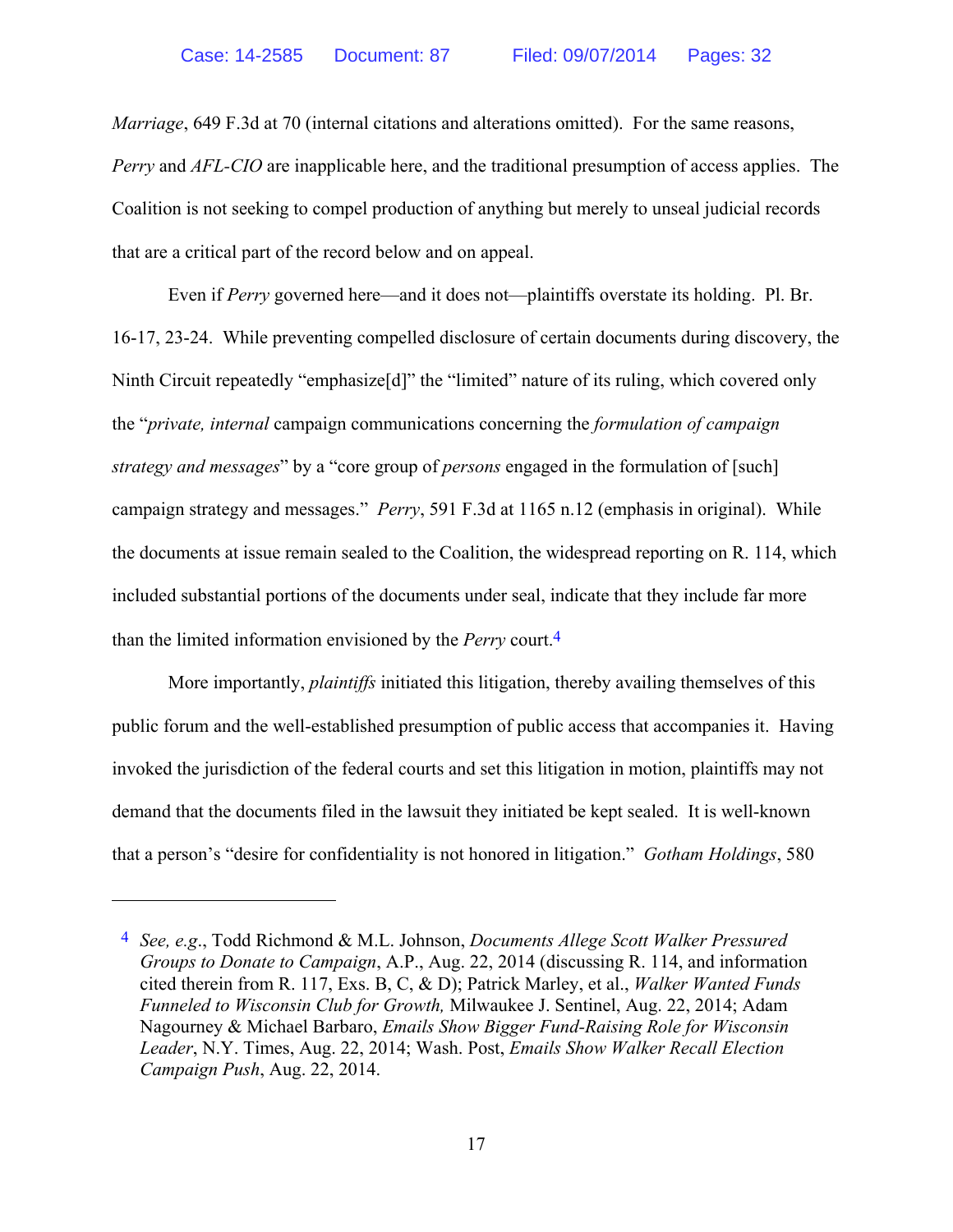F.3d at 665. Indeed, "litigants who enjoy publicly subsidized dispute resolution should expect public oversight." *City of Greenville*, 2014 WL 4092255, at \*1 (citing *Union Oil*, 220 F.3d at 568).

Plaintiffs' contention that this suit is analogous to a case vindicating "trade secrets" is misplaced. They filed this lawsuit to enjoin the government's allegedly unlawful conduct and for the return of certain unidentified "materials," Compl. 61; they did *not* sue to keep any documents secret. To the contrary, they have repeatedly emphasized the importance of public access to the record in this case and repeatedly objected to the John Doe secrecy order and the "lack of public scrutiny." Compl. ¶¶ 72, 162, R. 1. Indeed, plaintiff Eric O'Keefe has advocated for unsealing in the press, stating that "he wants the public to know what is going on." *Wisconsin Political Speech Raid*, Wall St. J., Nov. 18, 2013. He also publicly said that the "secret" John Doe investigation and "gag order on conservative activists is intended to stop their political successes in Wisconsin . . . The state cannot be allowed to silence political speech it does not like." Patrick Marley, *John Doe Prosecutors Fire Back at Club for Growth in Court*, Milwaukee J. Sentinel, May 16, 2014. This lawsuit has already garnered intense public attention in Wisconsin and nationally—attention generated in large part by plaintiffs, who have aggressively pursued media coverage and sought to highlight the actions of the prosecutors and other government officials. *See id.*, *see also, e.g.*, Brendan Fischer, *After Railing Against John Doe Secrecy, WI Club for Growth Fights to Keep Docs Secret*, Ctr. for Media & Democracy, PR Watch, May 19, 2014 ("O'Keefe . . . launched a full-out media offensive, avowing that he and others under investigation had done nothing wrong, and attacking the John Doe's secrecy as evidence of prosecutors' malevolence.").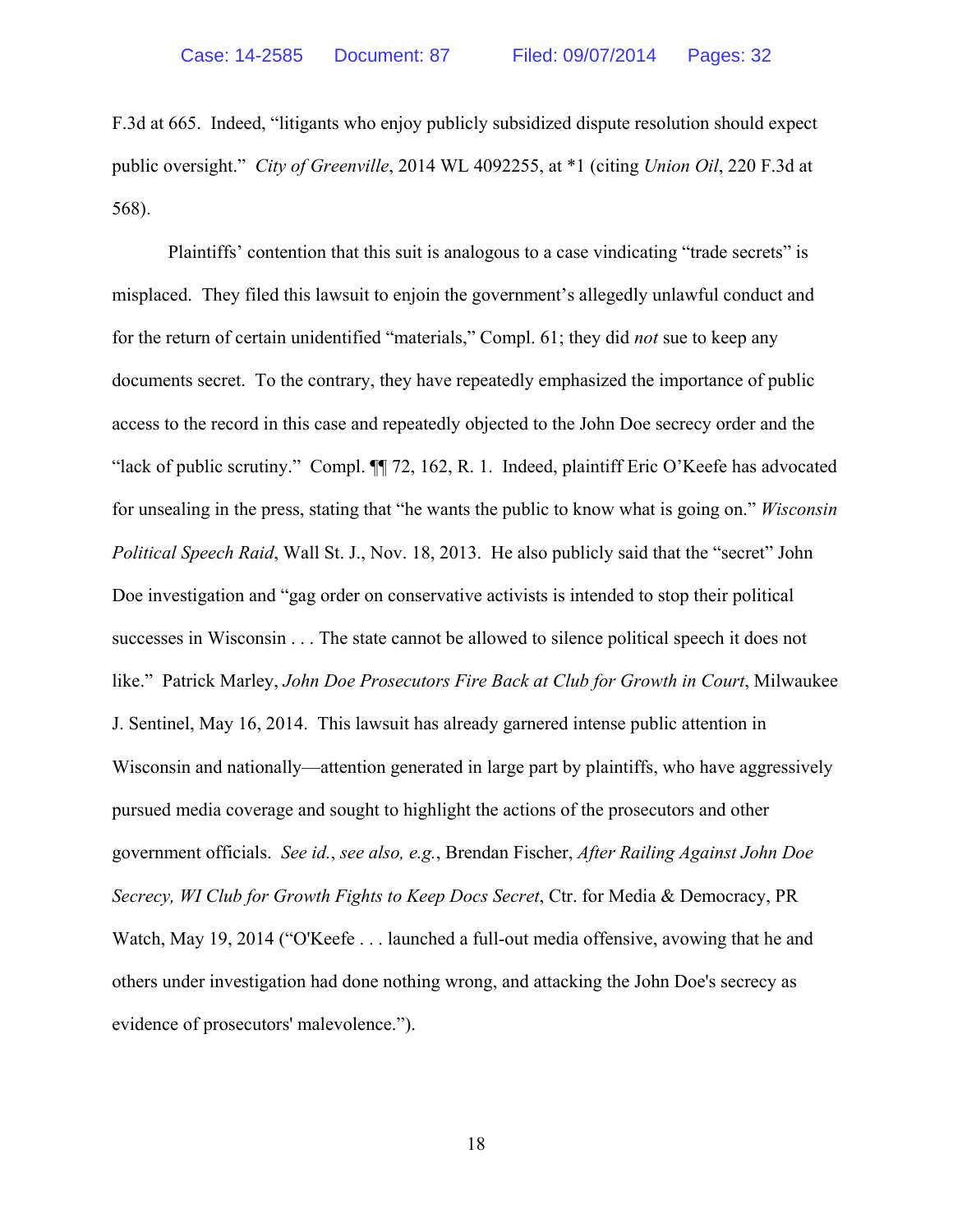Indeed, there is no absolute First Amendment right to participate in democracy under a

veil of secrecy. To the contrary, in *Doe v. Reed*, the Supreme Court rejected a facial challenge to

a public records law that required disclosure of petition-signers' names. 561 U.S. 186,198-200

(2010). The Court explained that "[p]ublic disclosure . . . promotes transparency and

accountability in the electoral process" and concluded that the plaintiffs' privacy claims did not

outweigh this "important interest," where the plaintiffs had failed to prove a risk of threats,

harassment, or reprisals. *Id*. As Justice Scalia observed,

Requiring people to stand up in public for their political acts fosters civic courage, without which democracy is doomed. For my part, I do not look forward to a society which . . . campaigns anonymously [] and even exercises the direct democracy of initiative and referendum hidden from public scrutiny and protected from the accountability of criticism. This does not resemble the Home of the Brave.

*Id.* at 228 (Scalia, J., concurring).

Likewise, in *Citizens United v. FEC*, the Supreme Court rejected the argument that disclosure requirements would "chill donations to an organization by exposing donors to retaliation," where there was "no evidence" that its members would face "threats or reprisals." 558 U.S. 310, 370 (2010). "The First Amendment protects political speech; and disclosure permits citizens and shareholders to react to the speech of corporate entities in a proper way. This transparency enables the electorate to make informed decisions and give proper weight to different speakers and messages." *Id.* at 371.

To justify sealing judicial records where associational privacy interests may be implicated, plaintiffs must identify "specific information that, if made public, would damage or chill [their] political advocacy efforts," and they must "make a *compelling* case" that "specific" individuals have "reasonable privacy concerns relating to the disclosure of their [] relationship with [plaintiffs]." *Nat'l Org. for Marriage*, 649 F.3d at 71-72 (emphasis added).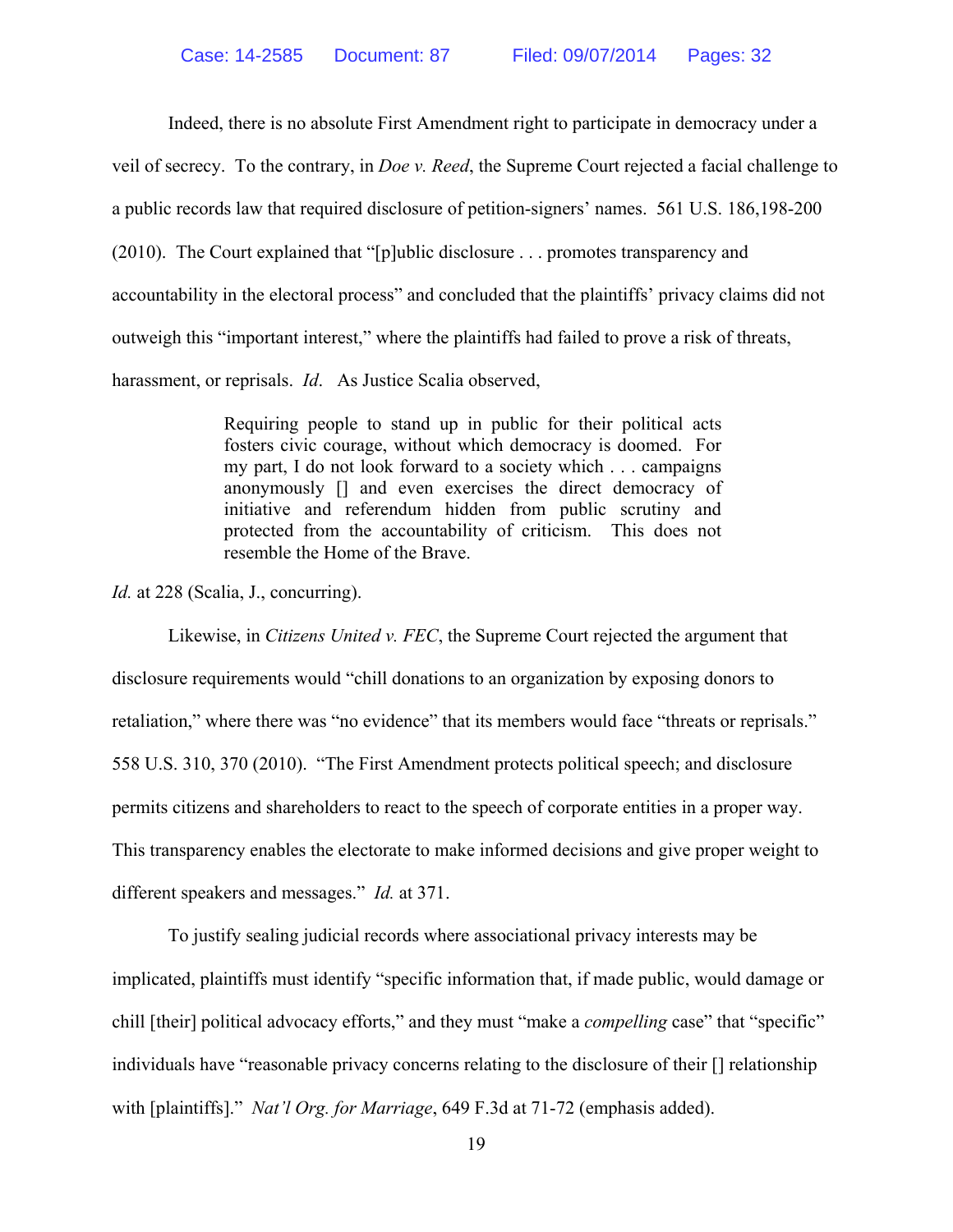Plaintiffs' proffered evidence does not establish a threat of harm sufficient to overcome the presumption of openness. Plaintiffs cite news articles about protests associated with the passage of a controversial bill, "Act 10," but that occurred over three years ago and does not reveal any specific information that, if revealed, would damage plaintiffs' advocacy efforts. Pl. Br. 15-16 (citing R. 7, Exs. A (6-7, 11), D.E. 19). They also rely on an affidavit from one of their donors, Frederick M. Young, Jr., *id.* (citing R. 7, Ex. D ¶¶ 17-21, D.E. 19-8), who states that he is "concerned that [his] association with [Wisconsin Club for Growth] could expose [him] and [his] family to reprisals." R. 7, Ex. D ¶ 21. But even if Young's concerns justified sealing, at most this would warrant the sealing of his name and personal information, and the Court has already rejected this possibility by unsealing his affidavit and thereby revealing his association with plaintiffs. D.E. 40. In any event, he bases his concern on events that occurred in the 2011- 12 time period, which do not reveal anything about the risks of disclosure *now*. *Id.* at ¶ 17-21.

The only recent evidence cited by plaintiffs in the public record is a single article and a blog post. Pl. Br. 15-16. The article, published in January 2014, in *The Capital Times: Your Progressive Voice*, appears to summarize the online "comment board" from its readers about the opening of a grocery store. *Id.* at 15 (citing R. 7, Ex. A(11))*.* The only conceivable "threat of retribution" mentioned is that one "commenter" "vowed to boycott the new [grocery store]" because its owners had supported Governor Walker's campaign—simply "adding it to the list of state businesses the reader avoids for political reasons." *Id.* The blog post discusses O'Keefe's activities. Pl. Br. 15-16 (citing R. 218 at 7 n.2). But one blog post and one online "comment" on a self-described "progressive" website hardly constitute the "compelling case" necessary to justify the extreme measure requested—the sealing of hundreds of pages of court records that are critical to the merits of a high-profile case alleging prosecutorial abuse and retaliation.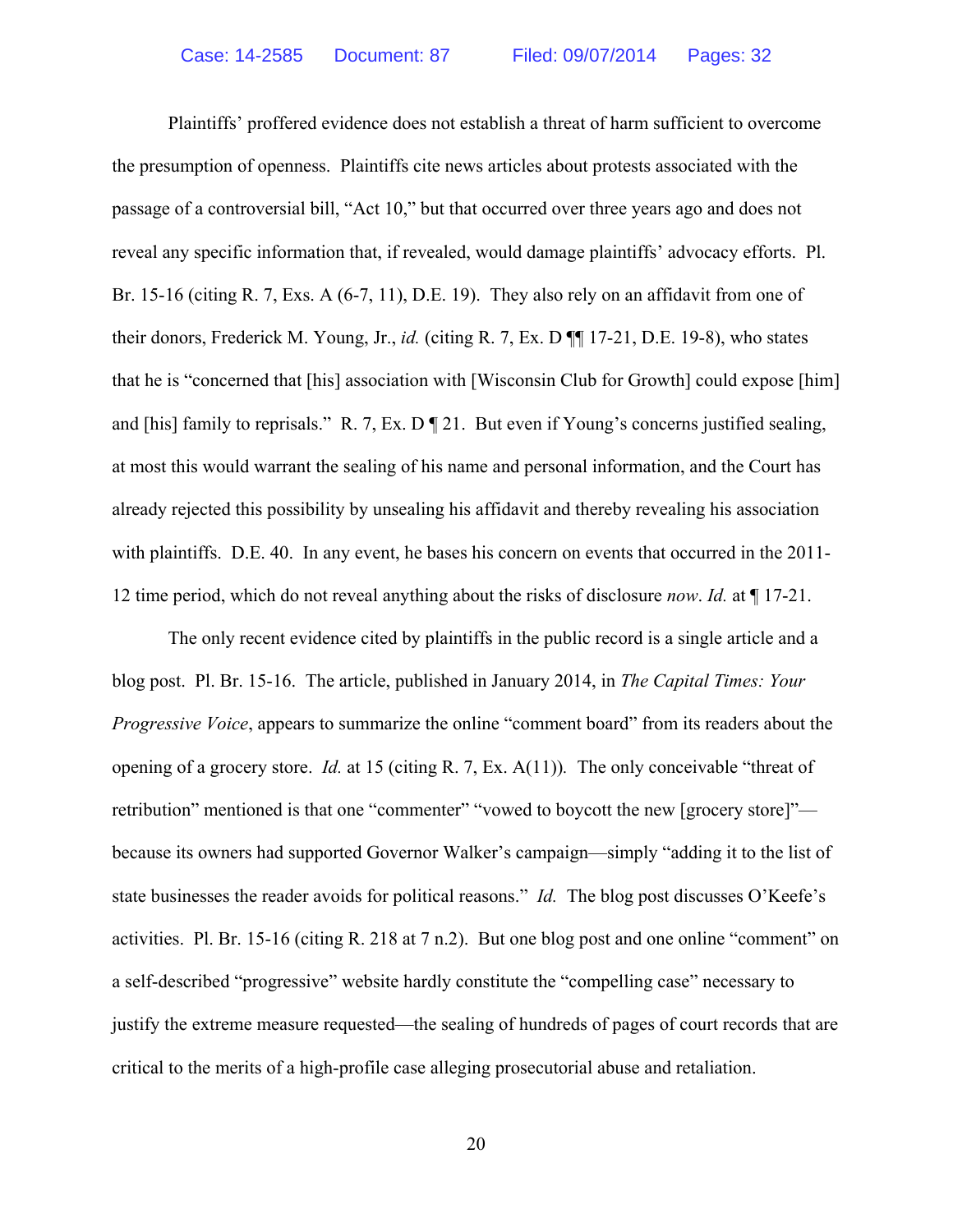Plaintiffs also rely on O'Keefe's statements that unnamed "donors and supporters" told him "that they remain concerned about disclosure of their identities and the disclosure of internal political communications and strategy" and that "[e]ven after the 2012 election cycle, harassment and recriminations against individuals and entities who were publicly identified as espousing conservative views continued—as, for example, many of the websites organizing boycotts remain active." Pl. Br. 16 (citing O'Keefe Decl. ¶ 38, R. 7, Ex. B). Such vague hearsay, which fails to identify any specific individuals who will be harmed by the disclosure of *these* documents, does not satisfy the demanding standard for sealing judicial records. *See, e.g.*, *Nat'l Org. for Marriage*, 649 F.3d at 71 (privacy interests did not warrant sealing court record where plaintiff failed to make "compelling case" that disclosure would harm "specific" people identified in sealed documents).

Plaintiffs have failed to show a compelling need for secrecy or that their approach is narrowly tailored. Indeed, they have not addressed why limited redactions of particularly sensitive information would not suffice. "Here, as in so many other instances, justice is better served by sunshine than by darkness." *F.T.C. v. Standard Fin. Mgmt. Corp*., 830 F.2d 404, 413 (1st Cir. 1987) (rejecting plaintiffs' claims of privacy and affirming unsealing of documents).

#### **CONCLUSION**

"The right of access to public documents is fundamental to a democratic state and critical to our type of government in which the citizenry is the final judge of the proper conduct of public business." *United States v. Peters*, 754 F.2d 753, 763 (7th Cir. 1985) (internal citations and quotation marks omitted). For the foregoing reasons, the district court's order denying the Coalition's motion to unseal and granting Unnamed Intervenors' motion to maintain sealing should be reversed.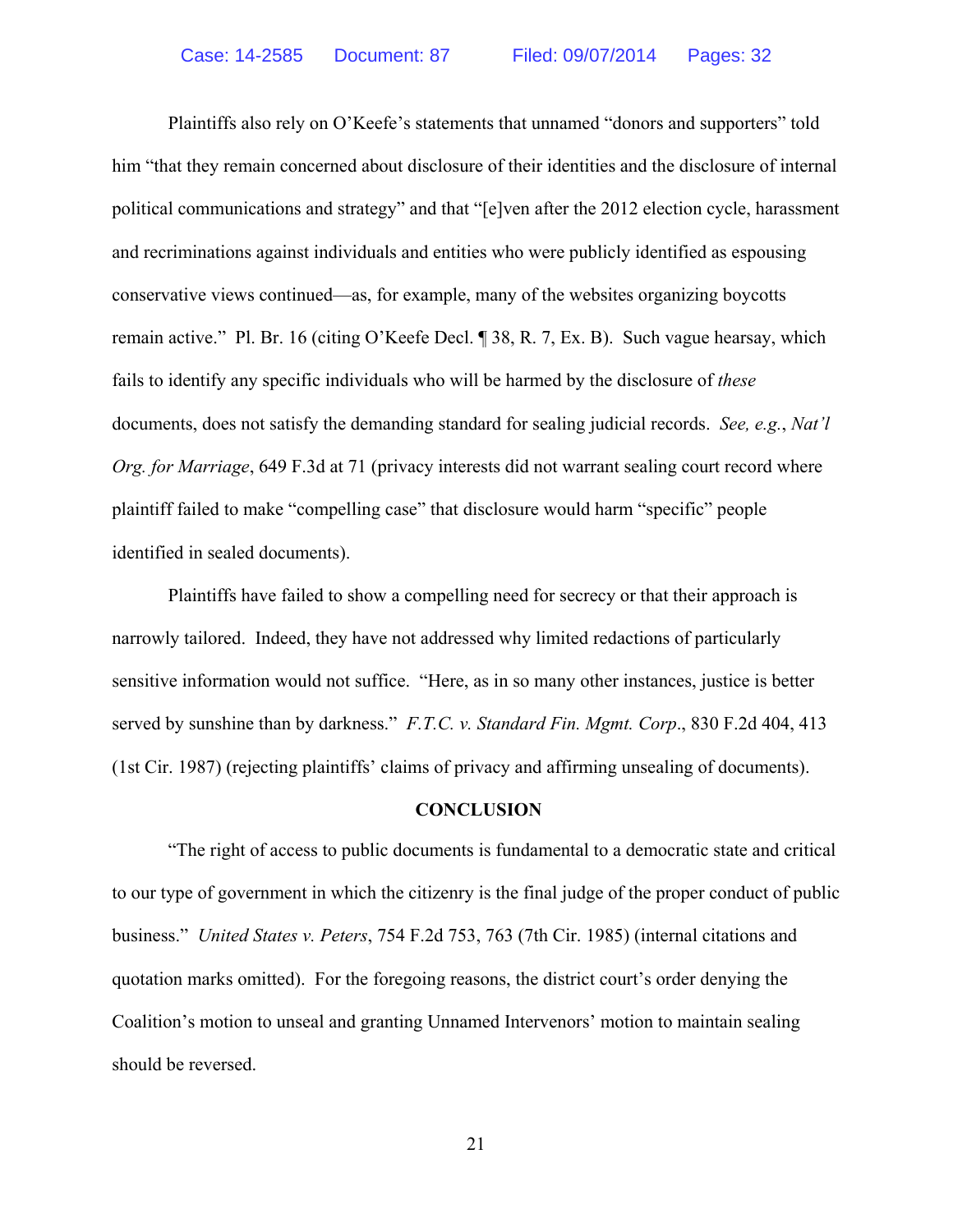Respectfully submitted this 7th day of September 2014.

Katie Townsend s/ Theodore J. Boutrous, Jr. REPORTERS COMMITTEE Theodore J. Boutrous, Jr. FOR FREEDOM OF THE PRESS Sarah Staveley Matthews Arlington, Virginia 22209 333 South Grand Avenue Telephone: (703) 807-2103 Los Angeles, California 90071 Facsimile: (703) 807-2109 Telephone: (213) 229-7000 ktownsend@rcfp.org Facsimile: (213) 229-7520

BAKER BOTTS L.L.P. One Shell Plaza Thomas H. Dupree, Jr. Houston, Texas 77001 1050 Connecticut Avenue NW Telephone: (713) 229-1234 Washington, D.C. 20036 Facsimile: (713) 229-1522 Telephone: (202) 955-8500 michelle.stratton@bakerbotts.com Facsimile: (202) 467-0539

1101 Wilson Blvd., Suite 1100 GIBSON, DUNN & CRUTCHER LLP tboutrous@gibsondunn.com Michelle S. Stratton smatthews@gibsondunn.com

910 Louisiana GIBSON DUNN & CRUTCHER LLP tdupree@gibsondunn.com

*Attorneys for the Intervenors-Appellants*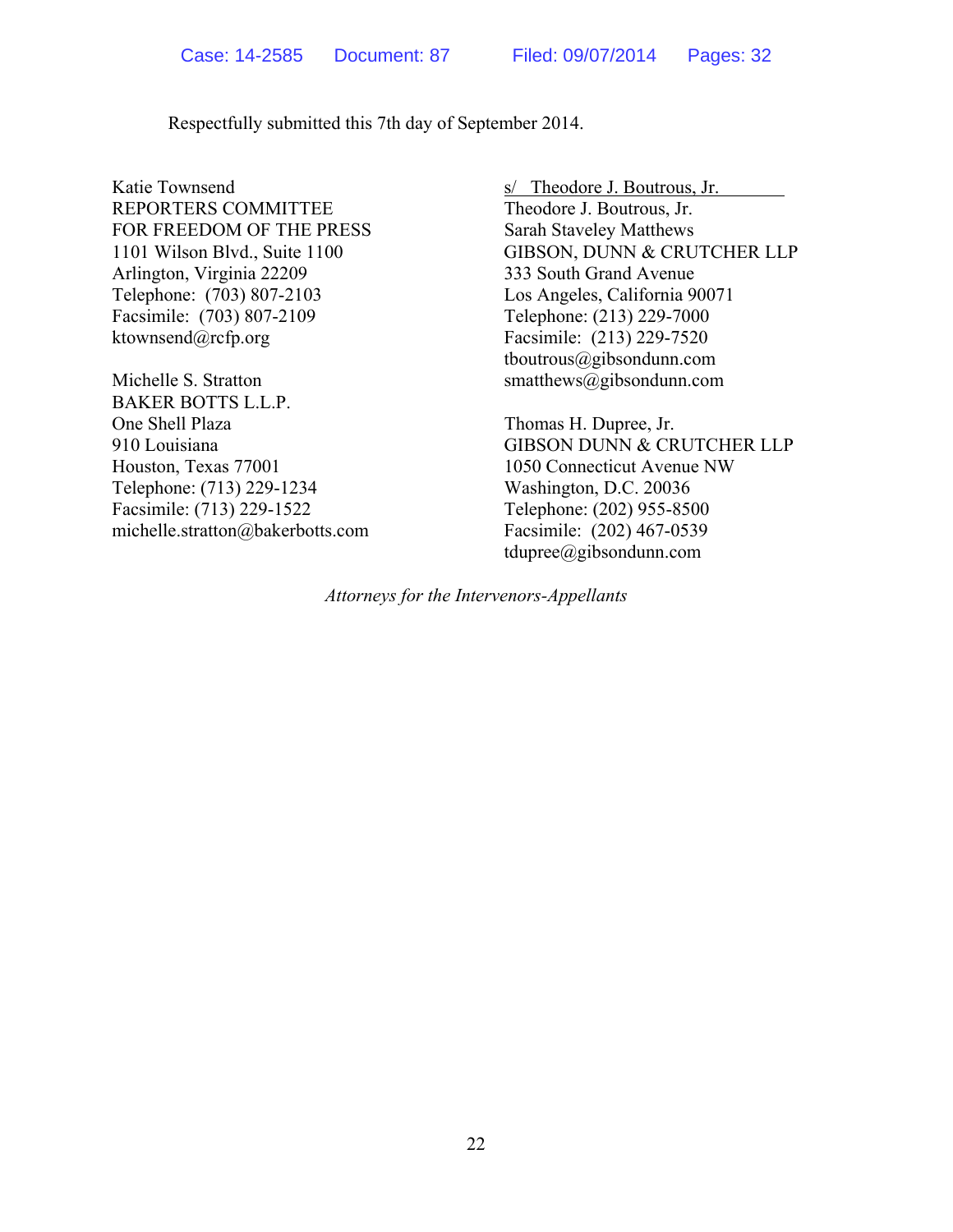# **ADDENDUM**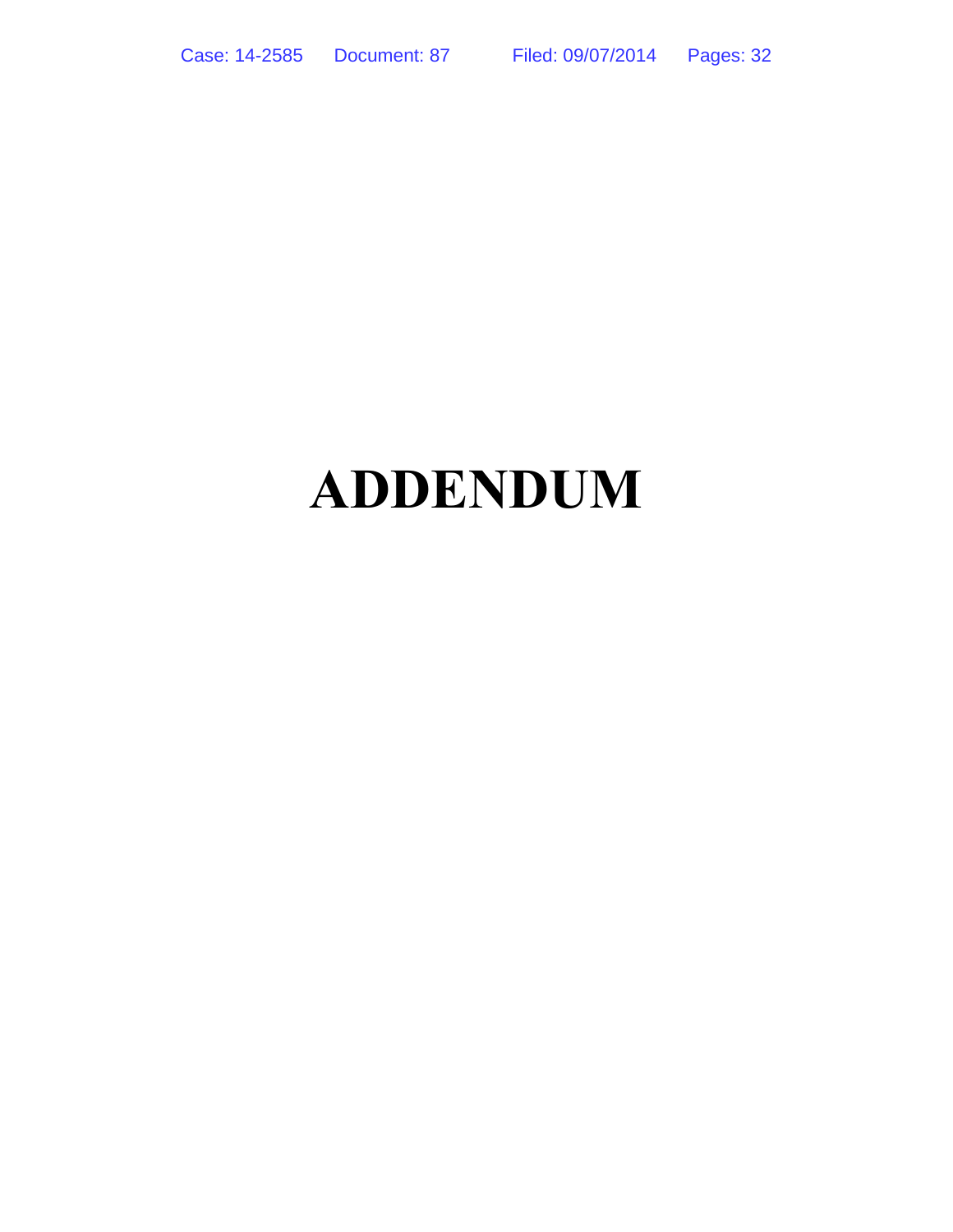# **DOCUMENTS CURRENTLY UNDER SEAL**

# **Consolidated Civ. No. 14-1822 & 14-2585**

- **1. Stelter Affidavit of August 10, 2012** (R. 53 Ex. J, R. 117 Ex. B). Includes: (1) petition to commence John Doe proceeding and (2) supporting affidavit. Relied on by John Doe Judge Kluka in finding reasonable basis that a crime had occurred.
- **2. Stelter Affidavit of September 11, 2012** (R. 110 Ex. D). Affidavit supporting request for subpoenas in Milwaukee County John Doe proceeding. Relied on by John Doe Judge Kluka in finding reasonable basis that a crime had occurred.
- **3. Stelter Affidavit of December 10, 2012** (R. 117 Ex. C, R. 110 Exs. A, C). Includes: (1) resolution of Wisconsin's Government Accountability Board and (2) affidavit supporting request for search warrants and subpoenas in Milwaukee County John Doe proceeding. Relied on by John Doe Judge Kluka in finding reasonable basis that a crime had occurred.
- **4. Nickel Affidavit of September 28, 2013** (R. 110 Ex. F, R. 117 Ex. D). Affidavit supporting request for search warrants in all five John Doe proceedings. Relied on by John Doe Judge Kluka in finding reasonable basis that a crime had occurred.
- **5. Defendant Schmitz's Petition for Supervisory Writ and Writ of Mandamus** (R. 53 Ex. F).

Defendant Schmitz's February 21, 2014 petition to Wisconsin Court of Appeals.

- **6. Defendant Schmitz's Response to Petition for Leave To Commence Original Action**  (R. 110 Ex. E). Defendant Schmitz's February 25, 2014 response to unnamed intervenors' petition for leave to commence original action in Wisconsin Supreme Court.
- **7. Defendants Chisholm, Landgraf, and Robles' Supplemental Response Brief in Opposition to Plaintiffs' Motion for a Preliminary Injunction** (R. 109) Portions of document consist of same materials contained in affidavits described above.
- **8. Defendant Schmitz's Supplemental Opposition to Plaintiffs' Motion for Preliminary Injunction** (R. 114) Portions of document consist of same materials contained in affidavits described above.

# **9-13. R. 53, Exs. D, E, G, H, V**

Exhibits submitted in support of motion to dismiss filed by defendants John Chisholm, Bruce Landgraf, and David Robles.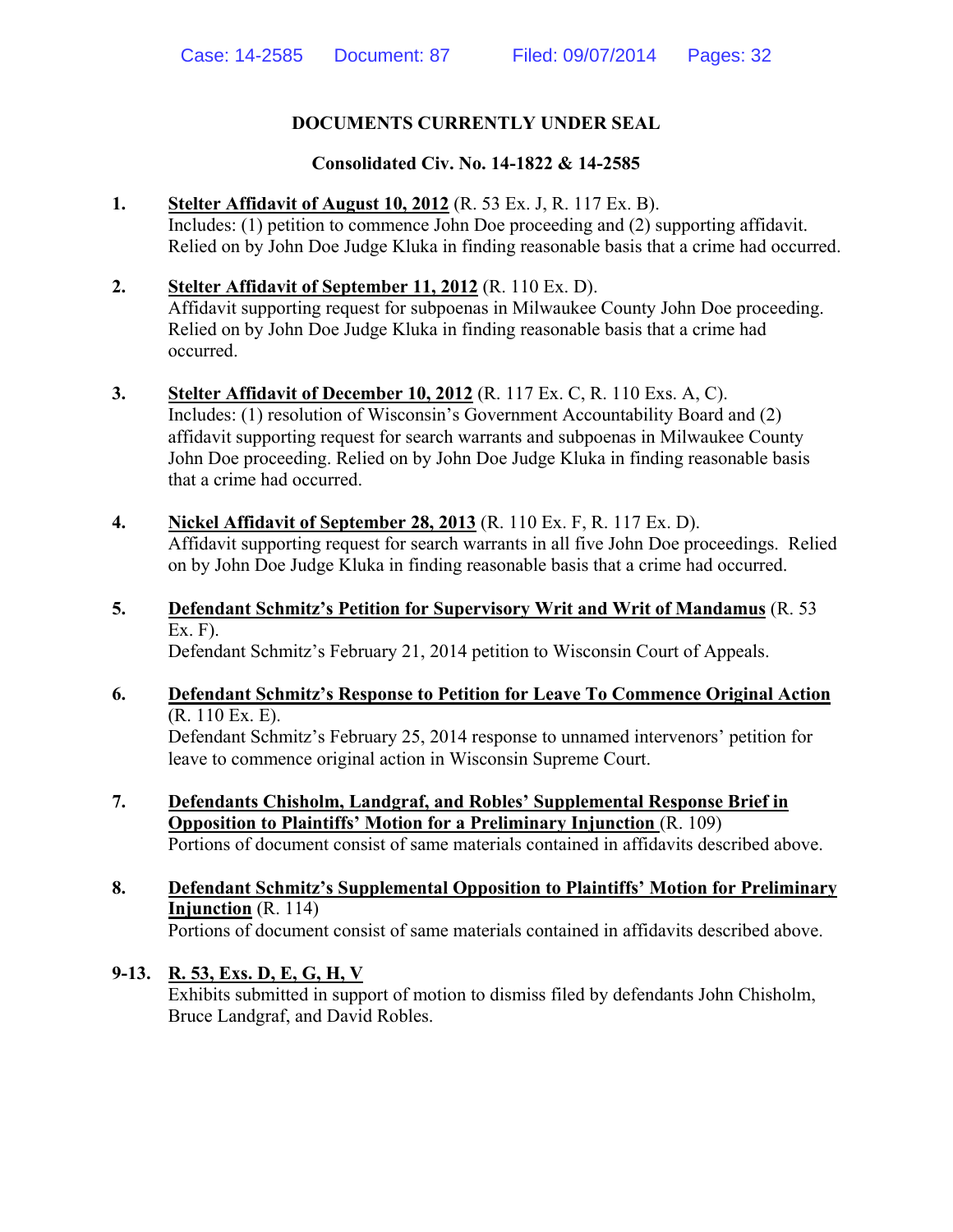#### **CERTIFICATE OF COMPLIANCE WITH TYPE-VOLUME LIMITATION, TYPEFACE REQUIREMENTS, AND TYPE STYLE REQUIREMENTS**

1. This brief complies with the type-volume requirement of Federal Rule of Appellate Procedure 32(a)(7)(B) because this brief contains 6,872 words, as determined by the word-count function of Microsoft Word 2010, excluding the parts of the brief exempted by Federal Rule of Appellate Procedure 32(a)(7)(B)(iii).

2. This brief complies with the typeface requirements of Federal Rule of Appellate Procedure 32(a)(5) and the type style requirements of Circuit Rule 32(b) because this brief has been prepared in a proportionally spaced typeface using Microsoft Word 2010 in 12-point Times New Roman font.

Dated: September 7, 2014

 s/ Theodore J. Boutrous, Jr. Theodore J. Boutrous, Jr. GIBSON, DUNN & CRUTCHER LLP 333 South Grand Avenue Los Angeles, California 90071 Telephone: (213) 229-7000 Facsimile: (213) 229-7520